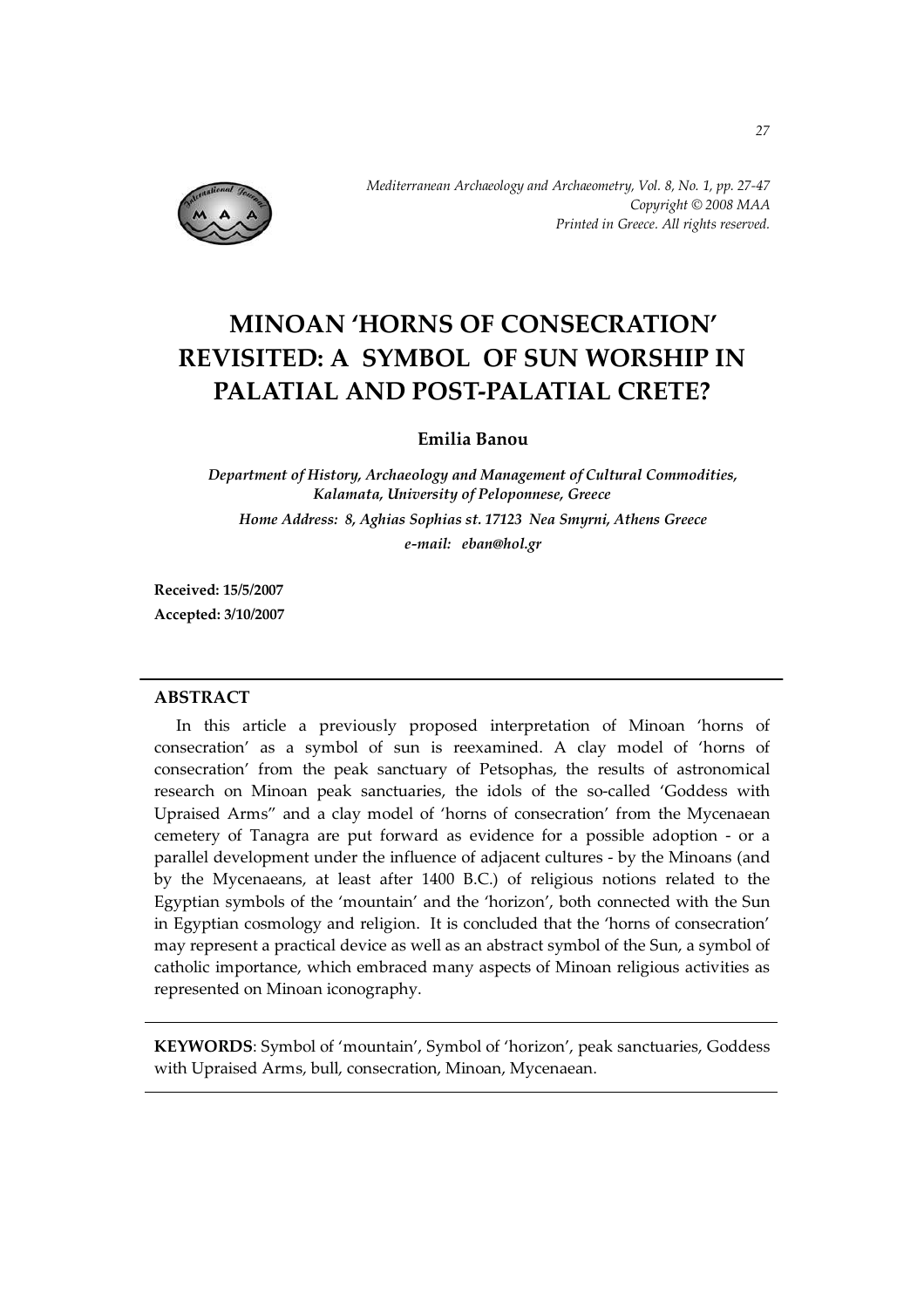#### **INTRODUCTION**

In 1934, in the final publication of the Minoan villas at Tylissos, Joseph Hazzidakis mentioned the discovery of four models of 'horns of consecration'. Driven by this find, he suggested that Minoan 'horns of consecration' might have derived from the Egyptian symbol of the 'mountain' or the 'horizon', and thus have constituted the symbol of a Minoan sun deity. Such a deity, he continued, may either not be represented in Minoan iconography, because its presence was considered evident by the Minoans, or it may be recognized on a seal coming probably from Chania and published by Evans (Hazzidakis 1934, 101-3, Pini 1975, 156, Nr. 201). On this seal a male figure wearing a belt is depicted, floating over 'horns of consecration' and flanked by a winged goat and a daemon (Fig. 1).



**Fig. 1. The seal from Chania with the depiction of a male figure floating over horns of consecration (Pini 1975, no. 201)** 

With this suggestion Hazzidakis threw doubt on the interpretation of Evans (1901, 135), established by then, that the 'horns of consecration' represented real bull horns.

Hazzidakis was not the first to do so. Already in 1904, Karo (127, Footnote 1) had denied the interpretation of Evans, without discussing his reservations though; and in 1922, Gärte first associated the Minoan 'horns of consecration' with the Egyptian symbol of the 'mountain'. Driven by his conviction of the primary role of a female goddess of nature in Minoan religion, however, he ascribed a different – and, from his point of view, a wider meaning to them than that they had acquired in Egyptian religion, namely that of 'land' (81-2). The interpretations of the aforementioned scholars, however, did not exert any influence on scholarship, which continued to be dominated by the interpretation of Evans.

In an article published in 1977, Powell questioned the established interpretation of the 'horns of consecration' as a symbolic representation of real bull horns afresh. After a short though comprehensive survey of the opinions expressed by different scholars, related one way or another to the interpretation given by Evans, he turned to an alternative approach, pointing out the similarity, observed already by Hazzidakis, between the Minoan 'horns of consecration' and the Egyptian symbol of the 'horizon'. In Egypt, the horizon was conceived as the place from which the sun disk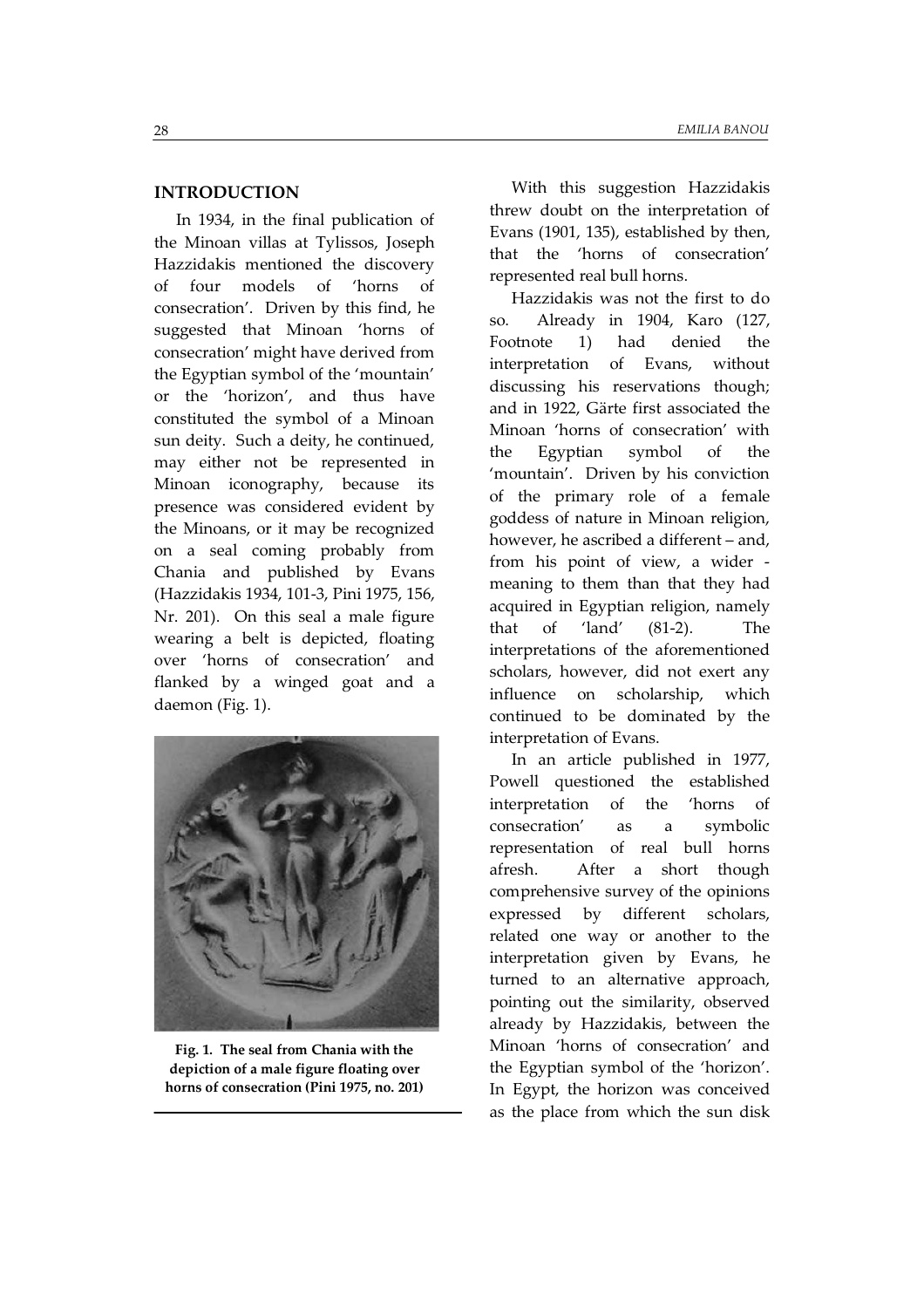rises between mountain peaks; and the sign of the 'horizon' was composed by two pointed ends, interconnected at the lower part, with a disc between them (Fig. 2).



**Fig. 2. The Egyptian symbol of the 'horizon' (Wilkinson 1992, 134, fig. 1)** 

Again, the attempt of Powell to direct attention to a different explanation of the 'horns of consecration', being of a preliminary character, has not exerted any influence on scholarship, with only two exceptions: Watrous (1998, 23) touched upon this suggestion while largely discussing the relations between Crete and Egypt in the beginning of the  $2<sup>nd</sup>$  millennium B.C.; and MacGillivray supported the same view in two instances, first, while discussing the meaning of the Palaikastro kouros (2000, 129), and secondly, while discussing the significance of the Knossian labyrinth in connection with astronomical observations made by the Minoans, who, he believes, used three different calendars, a solar, a lunar and an astral one, for the measurement of time (2004, 331). In the first case indeed, MacGillivray (2000, 128, 169)

referred to the same seal from Chania as Hazzidakis, to support his interpretation of the male figure depicted on it as Orion. In the second case, in a very stimulating article, he clearly identifies the Egyptian symbol of the 'horizon' with Minoan horns of consecration and states that the latter was also used as an artificial device "to standardise the points where the solstices and equinox appeared yearly" (MacGillivray 2004, 33). Very recently, the possible connection of Minoan 'horns of consecration' with the Egyptian symbol of the 'horizon' reappeared in two instances (MacDonald 2005, 68-69, Moss 2005, 160, 210-213). In the former, it is merely referred to as a possibility; in the latter, it is more widely discussed on the basis of general iconographic similarities as well as in connection with the appearance of 'horns of consecration' on the headdress of a female idol from Gazi belonging to the type of the 'Goddess with Upraised Arms' (see further below in this article), associated with the goddess Hathor, and so, indirectly, with the Sun.

It seems, therefore, that the interpretation of Minoan 'horns of consecration' as a symbol with a meaning similar to that ascribed to the symbol of the 'horizon' by the Egyptians deserves a fresh discussion with special reference to the interpretation proposed by MacGillivray (2004); all the more so, that thirty years after the article of Powell, the origin and the significance of this important Minoan symbol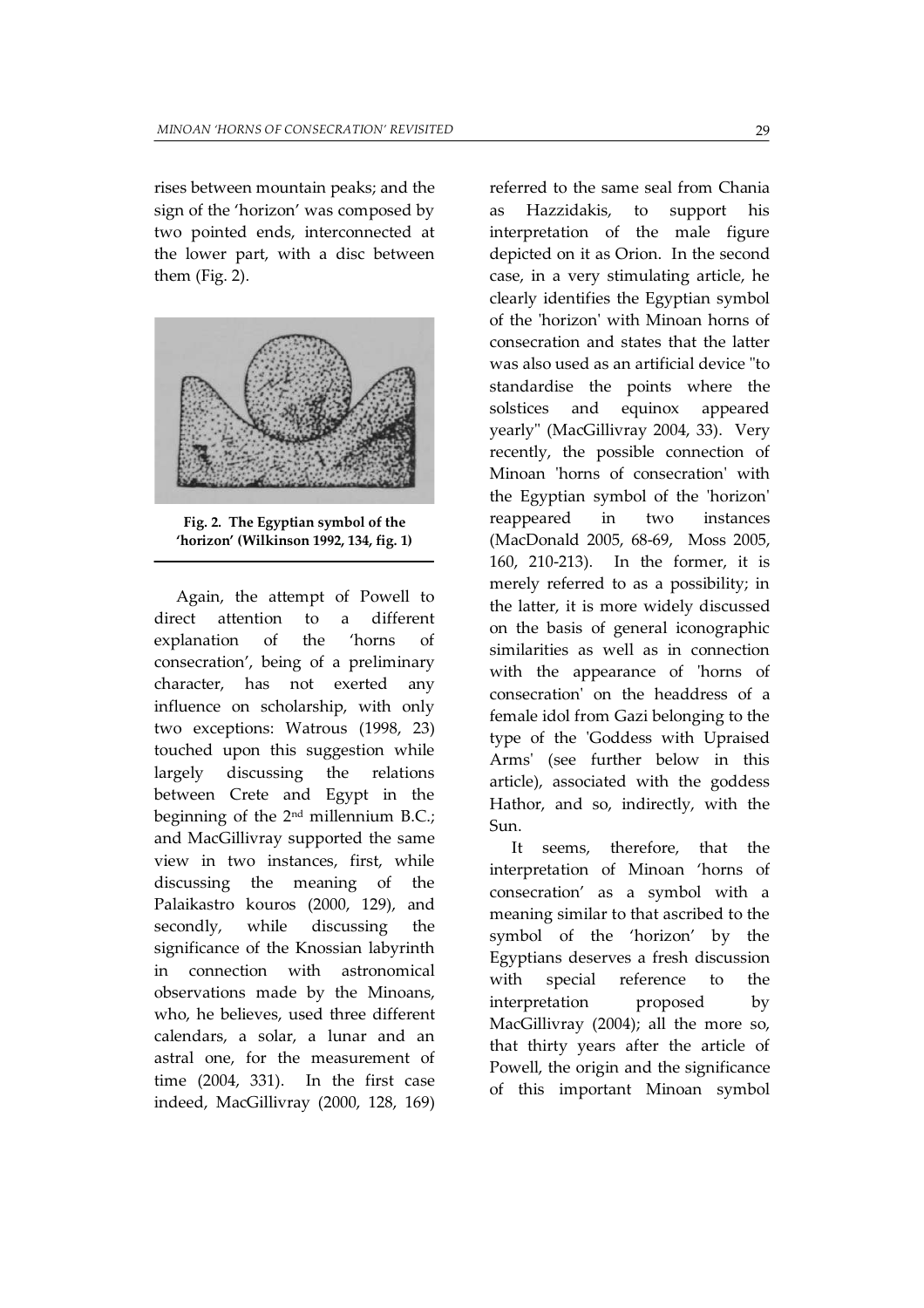remain obscure (Gesell 1985, 3, Marinatos 1993, 5).

### **OBJECTIVES**

The aim of the present article is to trace the significance of Minoan 'horns of consecration' during the 2nd millennium B.C. back to parallels from Egyptian cosmology and religion based on evidence from Minoan Crete (and Mycenaean Greece). It also constitutes a working hypothesis, which, if tested on other aspects of Minoan religion, may provide a more cohesive picture of it than this we have today.

 A direct derivation of the Minoan symbol from the Egyptian one at that time is, however, not proposed, because the possibility of the Minoan symbol to have existed before the 2nd millennium B.C. cannot be excluded; Egypt, also, is not the only area in Eastern Mediterranean to search for a probable origin of the symbol, although it offers the most firm and lucid paradigm (see below). Moreover, there is nothing to exclude the possibility that the symbol, if adopted by the Minoans, may have incorporated local, semantic associations or dimensions (Hodder 1995, 93-4), which have favored its acceptance; in other words, we may have to do with a free adaptation of an Egyptian symbol by the Minoans, as Powell himself emphasized (1977, 73- 4), or even of an idea circulating in the Eastern Mediterranean in the first half of the 2nd millennium B.C. and consolidated in Crete during the palace period.

#### **METHODOLOGY**

According to the aim stated above, I am going to investigate the probability of:

- 1) the existence and the first appearance in the Minoan-Mycenaean world of a symbol similar to the Egyptian symbols of the 'mountain' and the 'horizon';
- 2) the implications of this probability for the character of Minoan religion.

#### *The Egyptian paradigm*

In Egyptian cosmology and religion, the symbol of the 'horizon' (adjet) is closely related to the symbol of the 'mountain' (djew), from an iconographic as well as a semantic point of view: The two pointed ends of the former represent the two mountain peaks, on the east (Bakhu) and on the west (Manu), which support the sky, and resemble the mountain peaks surrounding the Nile valley from east and west, respectively. By addition of the solar disc between its pointed ends, the symbol of the 'mountain' is transformed into the symbol of the 'horizon', from which the sun rises or sets every day (Wilkinson 1992, 132- 134) (Fig. 2).

The sun disk constitutes the immediate symbol of the sun. The sun occupies a fundamental position in Egyptian pantheon since the Predynastic period (Wilkinson, 1992 128- 129), through its successive associations with the gods Horus, Re and Amun. All three constituted popular variations of the Sun in the course of Egyptian history, according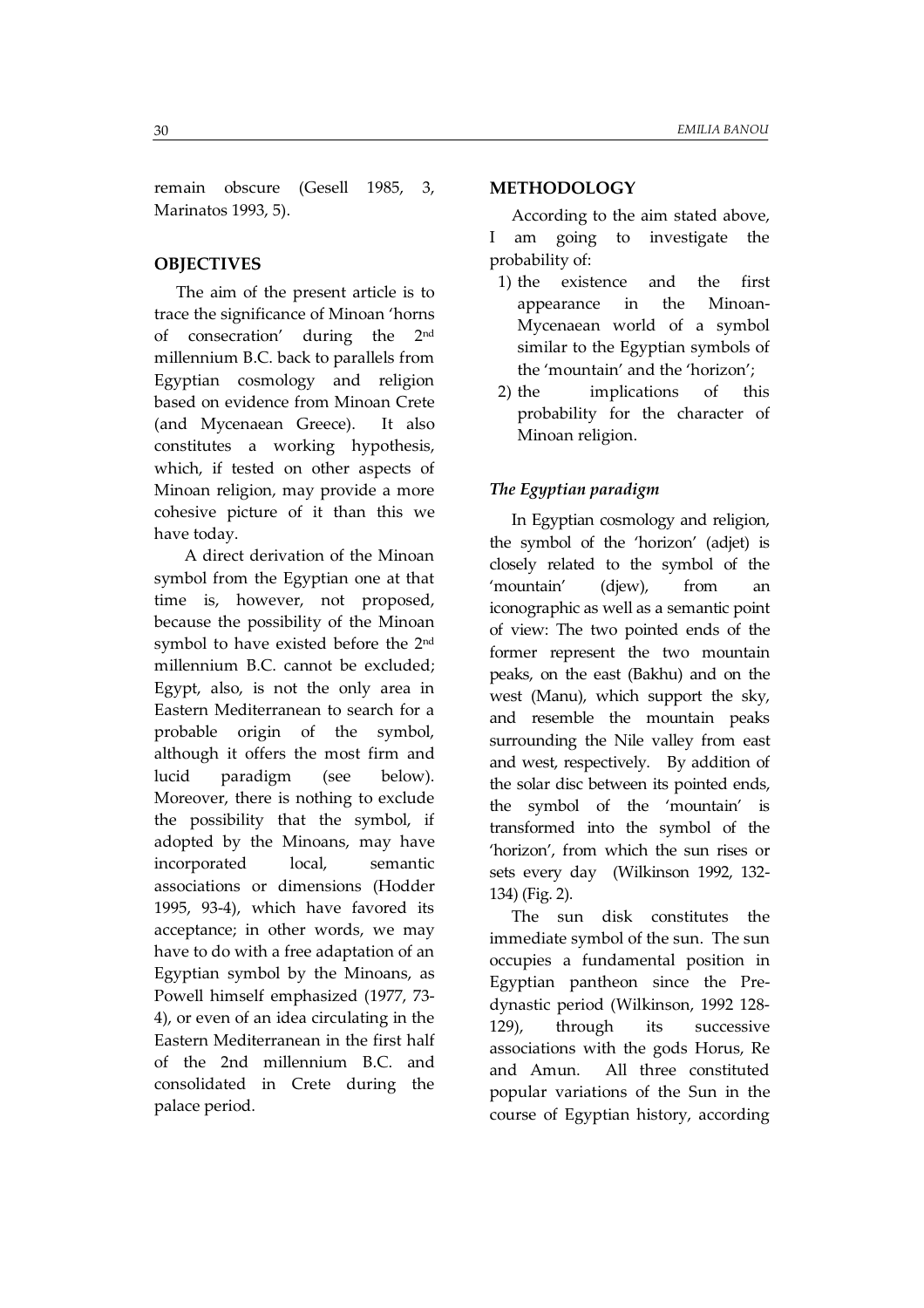to the religious or political power of different places of the Egyptian state or of the preferences of its kings. Thus, in the period of the Middle Kingdom (2035-1720 B.C.), Horus had already been fused with Re, who incorporated many aspects of him (Wilkinson 2003, 201). In turn, a little later Re merged with Amun (Wilkinson 2003, 92-93). The sun disk proper acquires divine status during the reign of Akenaten, an act that reflects his reformatory intentions in the political as well the religious domain, through the displacement of the priesthood and the concentration of power to his hands by support of the army. A second symbolic act of this kind was the foundation of his capital city in a new place, Amarna (Aldred 1987, 165-167).

Other important symbols of the sun, in different phases of its daily course, were the scarab (in the morning), the bull (at noon?) and the goat (in the evening). The snake, the lion, the sphinx and the griffin were also connected with the sun in different ways. Especially, the bull seems to have constituted the main symbol of the sun (at its culmination?) already in the period of the Old Kingdom (5th – 6th Dynasty, 2465-2150 B.C.), as it makes its appearance under the name 'Bull of Re' in the oldest known Egyptian text, the so-called Book of the Pyramids. Moreover, representations of the bull with the solar disc between its horns were very frequent, especially in the period of the New Kingdom (1550-1070 B.C.). In these cases, the bull is depicted still, with its head erected (Wilkinson 1992, 56-57).

### *The Minoan version*

The working hypothesis underlying the present article requires, first of all, the dissociation of Minoan 'horns of consecration' from bull horns. This association goes back to the pioneers of prehistoric archaeology in Greece: To Schliemann, who first equated the 'horns of consecration' with horns, to Evans, who, driven by the apparent importance of the bull as a sacrifice animal in Minoan ritual, first clearly equated them with bull horns and gave them their present name, and to Nilsson, who accepted the previous interpretations and added that the 'horns of consecration' signaled sacred places or places of worship. Since then, minor interpretative attempts (summarized by Powel 1977, and most recent by Giannouli 2000, see also below) followed the same direction, constantly considering the 'horns of consecration' as a symbolic representation of bull horns, because of the primary role of this animal in Minoan sacrificial ritual. From this role the sacredness of the animal proper also derives; in turn, because of the sacredness of the animal, all buildings surmounted by bull horns are to be considered sacral too.<sup>1</sup> All the aforementioned interpretations, however, do not deal neither with the meaning underlying the choice of the symbol as such nor with the reason of its increasing importance and its various connotations during the 2nd millennium B.C. Finally, the interesting attempt of Agata (1992) to follow the development of the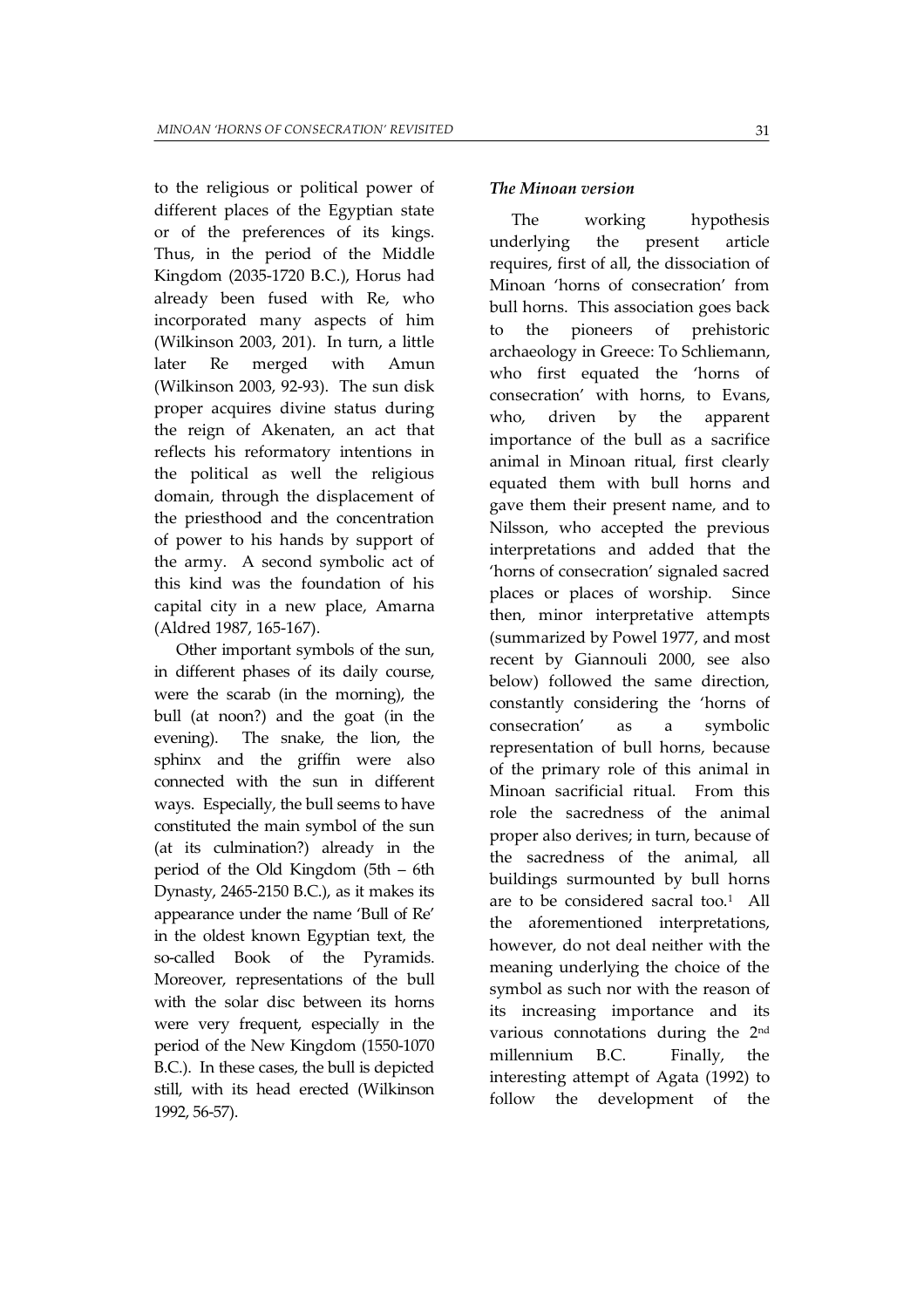symbol's form and its associations through time remained in a preliminary state and it did not touch on the matter of its provenance or its significance.

The dissociation of the 'horns of consecration' from bull horns was recently attempted by Giannouli in an extensive temporal and spatial review, which showed how insufficient the existing evidence is to support a rash equation of the 'horns of consecration' with bull horns (Giannouli 2000, 236, 244). She also stressed the variety of horned species or their representations found in different contexts of a usually though not exclusively sacred character, among which representations of goats predominate during the whole Minoan era (ibid., 248-249). In this respect, it is maybe worth noticing the cautiousness that the words of Evans proper indicate as he wrights: "At times these terminations (of the horns of consecration) have the appearance of being actually horns of oxen, but more generally they seem to be a conventional imitation of what must be regarded as unquestionably the original type" (Evans 1901, 135).

The 'horns of consecration' make their first, doubtful appearance in the form of a clay model from the cemetery of Mochlos, which dates from the EMI or the EMII period (Seager 1912, 81-82, 93, Fig. 48, although it is referred to among finds scattered on the ground among later graves, Evans 1921, 57, where it is stated that the model comes from a votive stratum and dates from the EMII-III period, Diamant and Rutter

1969, 171-172, Zois 1972, 431 for the interpretation of the model as a boat, Zervos 1956, 151, Fig. 141-143, where its representation together with models of boats makes their differentiation obvious). After that, the oldest, undoubted example of 'horns of consecration' is to be found on clay models attached to two vases from Phourni, dating from the EMIII-MMI period. The first one is a teapot, it dates from the EMIII period and has five pairs of 'horns of consecration" attached around its lip. The second one is referred to as dating in the MMI period, without more details (Sakellarakis Y. and E. 1997, 390 and 546, Fig. 546, 546 and 550 respectively). Other examples come from the Sanctuary at Malia and date from the MMII period (Poursat 1966, 534, Fig. 26) and from Phaistos (Levi 1976, Tav. 149). 'Horns of consecration' also surmount the wellknown MMII building models from the Loomweight Basement at Knossos as well as their MMII-III parallels from Piskokephalo (Shoep 1994, 192-194 and 197). Again, it is worth noticing that in the last two cases the models are interpreted as representations of shrines because they are surmounted by 'horns of consecration', an interpretation which goes back to the aforementioned theory of Nilsson. We will return to this matter further below. At present, let us keep in mind that, with the exception of the doubtful model of Mochlos, almost from their first appearance the 'horns of consecration' surmount architectural models or are represented surmounting buildings.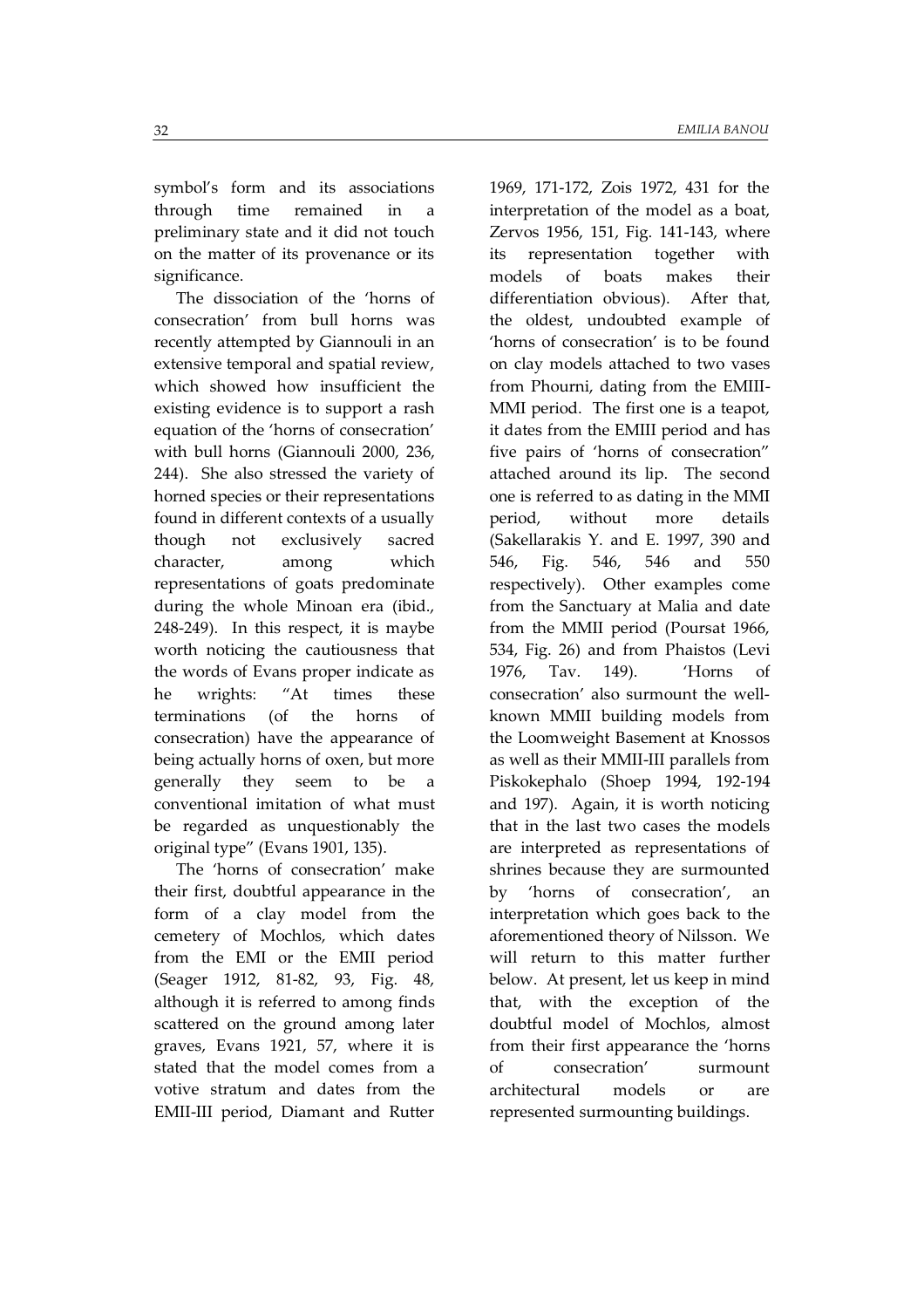In Neopalatial times, 'horns of consecration' are often represented surmounting buildings or altars in front of which various ceremonies are taking place (see, for example, Shoep 1994, 204-207 for the former and Marinatos 1986, 53, Fig. 42, 1993, 176, Fig. 178, Papapostolou 1977, 69-71, Table 38 and Sakellariou 1964, 124, Nr. 108 or 204, Nr. 231 for the latter); the most known Helladic example – with double pairs of horns - provide the golden plates representing tripartite shrines from the Grave Circle A at Mycenae (Karo 1930, Tafel XXVII, XVIII).<sup>2</sup>

#### *A Minoan symbol of the 'mountain'?*

A unique and probably early find, which may present a symbolic value attached to the Minoan 'horns of consecration' analogous to that they had acquired in Egyptian cosmology and religion and also explain their appearance on top of sacred buildings, is a clay model of double 'horns of consecration' found at the peak sanctuary of Petsophas (Davaras 2003, 254, Abb. 25c) (Fig. 3). On its front side a façade of a tripartite shrine is plastically rendered, which finds a strong parallel in the Miniature Fresco from Knossos (Preziosi and Hitchcock 1999, 96, Fig. 54) as well as in the stone rhyta from Zakros and Gypsades (for drawings see Rutkowski 1986, 83 and 105).

Firstly, that a symbolic value was assigned to the 'horns of consecration' is beyond doubt, judging by the autonomy and the size of the model.



**Fig. 3. The clay model of 'horns of consecration' from Petsophas (Davaras 2003, 58, fig. 25c)** 

Secondly, the find spot and the similar representation on the rhyton from Zakros make very probable, that the front side of the model represents the façade of a peak sanctuary (plausibly of the very peak sanctuary of Petsophas). In this case, however, one wonders what the purpose of the plastic addition of the façade – more precisely, of the embodiment of the façade into the sizeable, autonomous model of the 'horns of consecration' was, given that, if the intention of the craftsman was to represent the specific peak sanctuary (or a peak sanctuary in general), he could have contented himself with the creation of a model of the peak sanctuary itself or a representation of it on another object like the aforementioned clay models from Knossos and Piskokephalo or the stone rhyta from Knossos and Zakros with the 'horns of consecration' represented merely surmounting the building; unless his intention was to declare the close symbolic relation of the 'horns of consecration' with peak sanctuaries. It is reasonable to assume that such a symbolic identification of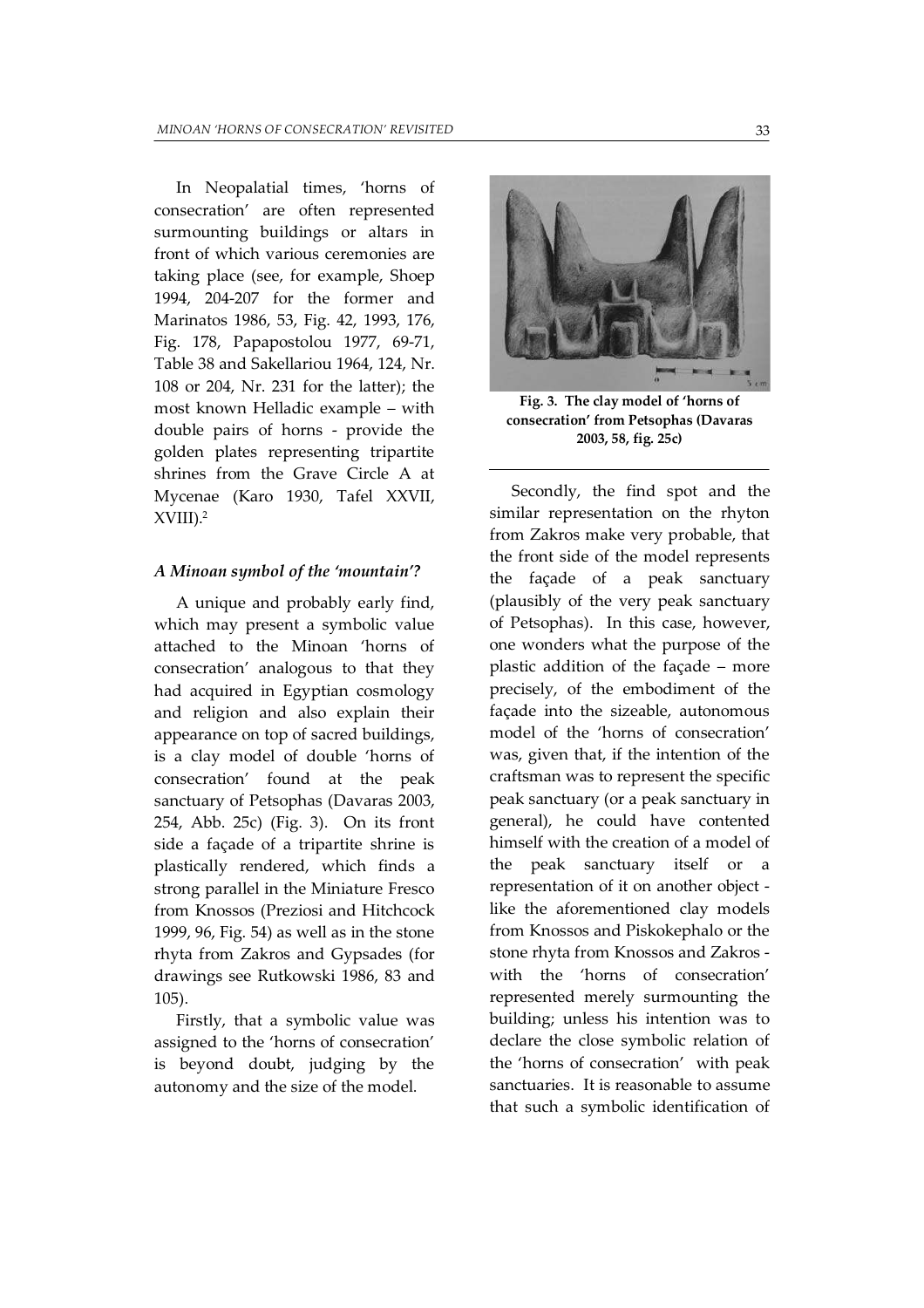the 'horns of consecration' with a peak sanctuary would reflect their real, spatial and religious relation, that is to say, that *the 'horns of consecration' of the model from Petsophas may constitute a symbolic representation of the actual space, namely the peaks of the mountains, in which the peak sanctuaries were erected, mingled with the religious significance of the symbol itself*. In other words, the model of Petsophas may constitute a symbol analogous to the Egyptian symbol of the 'mountain', derived from similar religious conceptions.

As mentioned above, in Egyptian cosmology and religion, the symbol of the 'mountain' is closely related to the symbol of the 'horizon' as the place of the rising sun. In this respect, the discovery of the aforementioned model at the easternmost peak sanctuary of Crete, with an unhindered view to the east may be indicative of an analogous conception in Minoan cosmology and religion too; all the more so, as it is soundly argued that the choice for the erection of the building excavated at Petsophas as well as the arrangement of the place as a whole were dictated by their suitability for carrying out astronomical observations, namely by the necessity of securing exact observations of solstices and equinoxes. The conical peak of the mountain Modi, seven kilometers to the west, as a system of reference (Henriksson and Blomberg 1996) and the mountain of Kali Limni on the island of Karpathos, 160 kilometers to the east, as another probable system of the same kind (Henriksson and

Blomberg 1997-1998) were important factors for such a choice. It has specifically been argued, that observations of the sunset on the spring and the autumn equinoxes (Henriksson and Blomberg 1996, 104- 110, Fig. 2-4) as well as to the sunrise on the summer solstice (Henriksson and Blomberg 1997-1998, 149-150, Fig. 2) respectively. The suitability of peak sanctuaries for carrying out astronomical observations is further supported by MacGillivray, who believes that this was exactly the "primary function of peak sanctuaries" (2004, 131) and also by Goodison, for the peak sanctuary of Petsophas as well (2004, 348).

The year  $1876 \pm 47$  B.C. and the time around 2000 B.C. were determined as the most suitable dates for the observation of the sun based on the aforementioned natural marks respectively – and thus for the construction of the walls of the sanctuary; however, the results of the observations would have been of use during the whole Middle Minoan period, because of the slow mutation of the earth axis (Henriksson and Blomberg 1996, 107-109). These dates correspond roughly with the archaeological evidence: The pottery and the votive offerings from the peak sanctuary of Petsophas show that the sanctuary was in use from the MMI to the LMI period (Rutkowski 1991, 16, where the opinions about the duration of the use of the sanctuary are summarized). As far as the model of the 'horns of consecration' proper is concerned, its exact find spot or date of discovery is not given; it was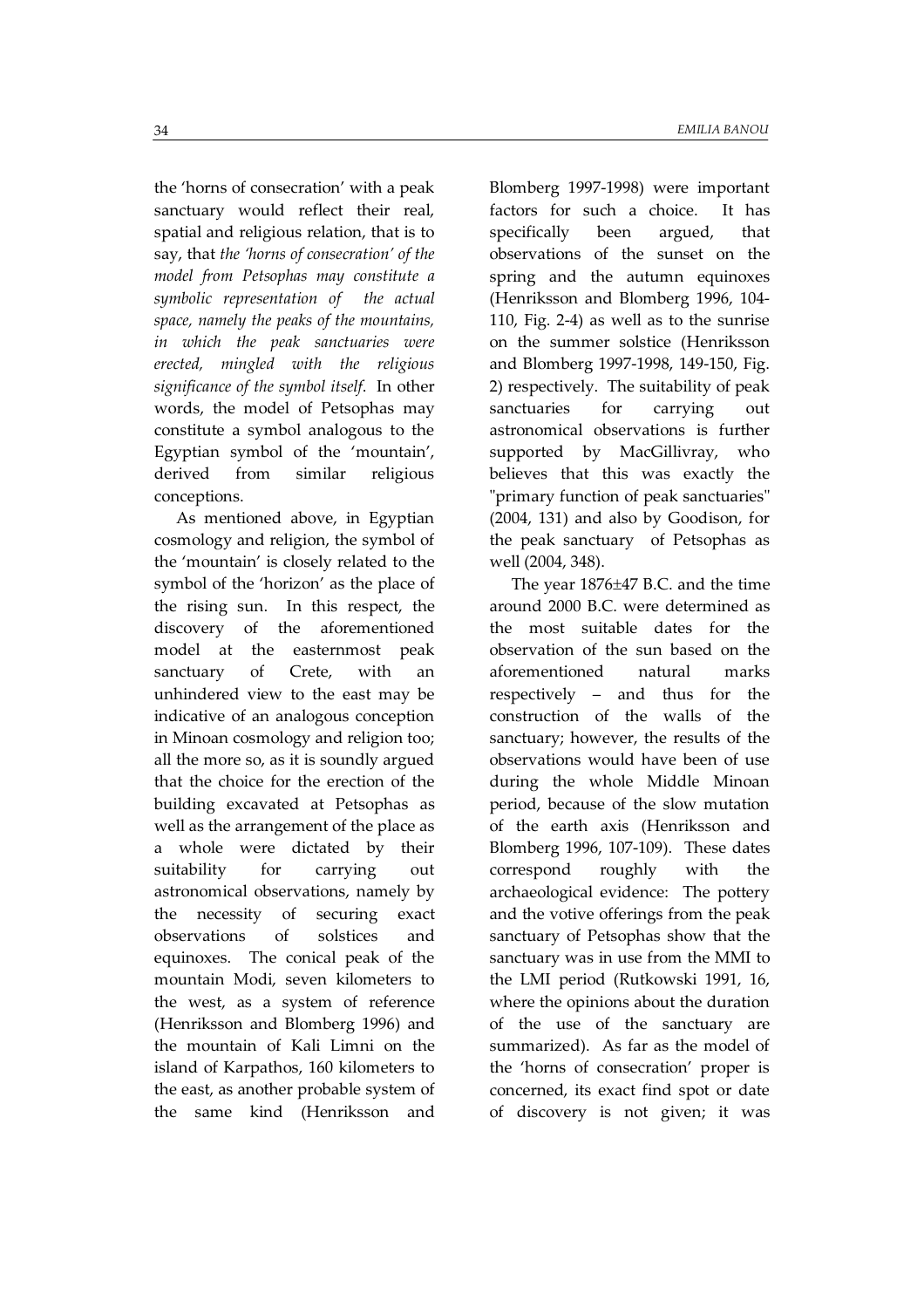probably found during a rescue excavation undertaken by Davaras in 1972 around the remains of the building excavated by Myres in 1902, which dates from the MMIII-LMI (Rutkowski 1986, 79) or from the LHI (Davaras 1972, 653) period.

The association of the 'horns of consecration' with the sun, as indicated by the model found on Petsophas, may also explain the presence of 'horns of consecration' on the top of buildings, considered sacral for this same reason. Egypt offers a good parallel in this case too: In Egyptian script, the sign of the 'horizon' is associated with signs of buildings, thus indicating the supposed sacral character of the latter. It has specifically been argued, that the towers flanking the central entrance of the temples of the New Kingdom, which faces east, might symbolize the two ends of the symbol of the 'horizon', that is to say, they might mark two points of the horizon between which the sun rises during the year; and this architectural feature reflects the importance and the influence of the cult of Re in the New Kingdom (Aldred 1987, 165, Wilkinson 1992, 135, Redford 2001, III, 372). Similarly, the presence of 'horns of consecration' on the top of Minoan buildings might have lent a sacral character to them, as it has been widely suggested on the basis of Minoan iconography; the 'horns of consecration' might even have had a practical purpose too, namely pointing towards the sun and thus facilitating astronomical observations made for practical reasons or on special

occasions (MacGillivray 2000, 129; 2004, 331); and we must keep in mind that contacts of Crete with Egypt were intensified in the MMIB-II period (Watrous 1998, 21-22) and remained close in the Neopalatial period as well (Karetsou 2000). Therefore, the fact that 'horns of consecration' crowning buildings appear on Crete at this very time may not be a pure coincidence.

Finally, the association of 'horns' with the religion or the worship of the Sun is also attested beyond Egypt, for example, on a Babylonian sealstone showing the Sun god Shamash standing between 'horns' (Marinatos 1993, 179), which appear very much like the Minoan 'horns of consecration' (Fig. 4). It seems, therefore, that the association of horns with the Sun was not confined to Egypt, although it is in Egypt that this connection can be continuously and closely followed.



**Fig. 4. Akkadian sealstone with the Sungod Shamash standing on 'horns' (Marinatos 1993, 179)** 

#### *A Minoan symbol of the 'horizon'?*

It has already been mentioned, that in Egyptian cosmology and iconography the symbol of the 'mountain' is closely associated with the symbol of the 'horizon'; in fact the latter derives from the former when a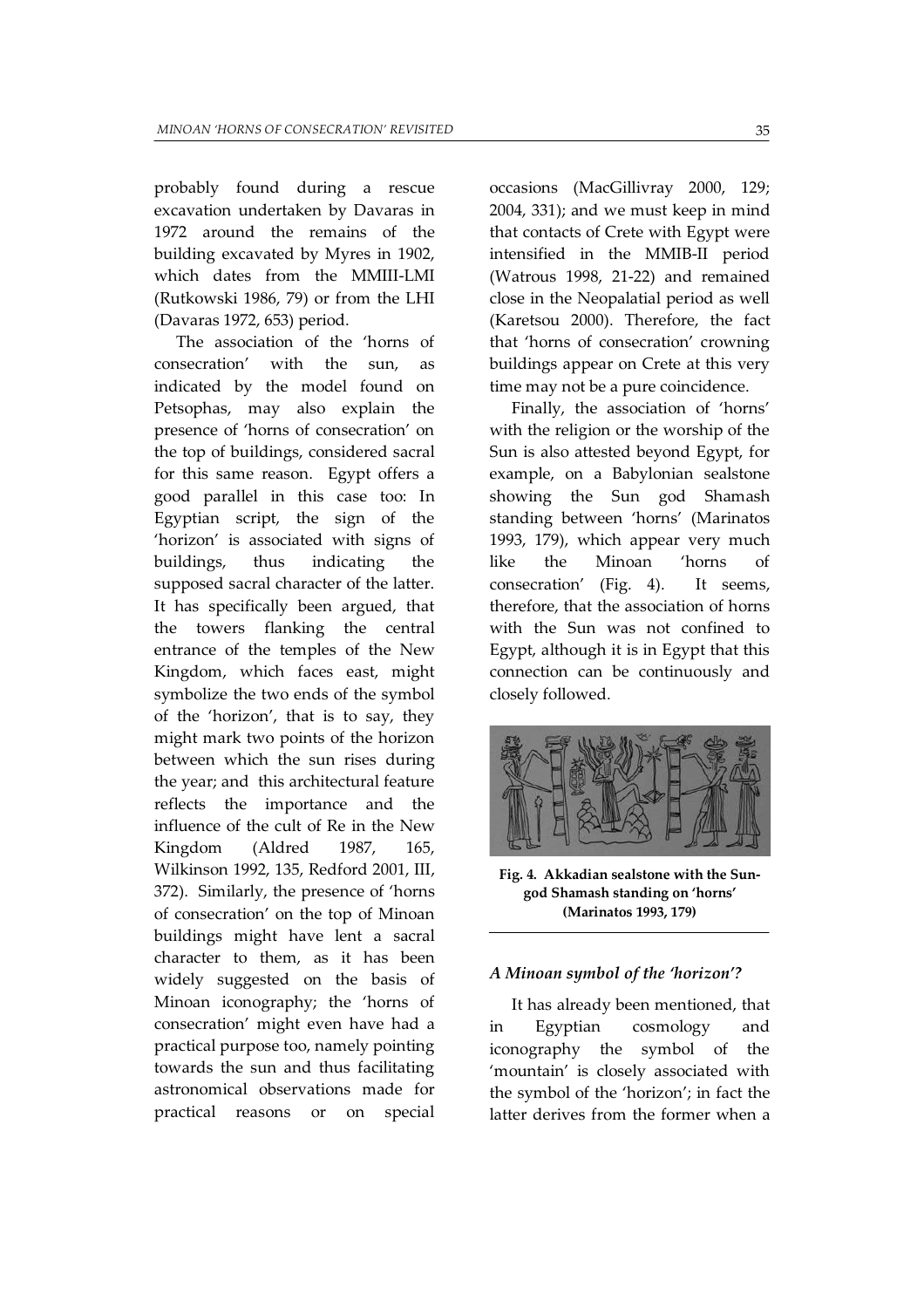disc, an eloquent sign of the rising sun, is added between the two peaks. So, one has to look for a probable Minoan symbol of the 'horizon', that is for objects or representations combining the 'horns of consecration' with a disc. A review of the available evidence makes clear that an exact parallel does not exist. Nevertheless, an indirect connection may be pointed out on the basis of a combination of 'horns of consecration' with discs to be found on an impressive category of female idols, that of the so-called 'Goddess with Upraised Arms'. To this category belong sizeable, wheelmade female idols, with a cylindrical lower body and horizontal arms, bending upwards, usually at a right angle. Their heads are covered with different types of cover, to which a variety of objects are attached, variously interpreted as poppies, tassels, snakes or birds. All idols found so far are dated to the Postpalatial period, from the end of the LMIIIB to the Subminoan period. Alexiou (1958), who studied these idols thoroughly, believes that they represent different aspects of one and the same female deity, mistress of earth, sea and heaven (ibid., 252-275, esp. 263-268) and interprets their gesture as a prayer, based on parallels from Mesopotamia and Asia Minor (ibid., 243-252) (Fig. 5).

Among these idols, of special interest are the idols no. 11042, no. 11043 and no. 11044 from Karphi (Alexiou 1958, 192-195, Table F, Fig. 1, Zervos 1956, 487, Fig. 806, 485, Fig. 804 and 484, Fig. 803, respectively), the idols no. 9306 and no. 9308 from Gazi



# **Fig. 5. The idol no. 11042 of the 'Goddess with Upraised Arms' from Karphi (Sakellarakis et al. 1994, 159, fig. 25)**

(Alexiou, ibid., Table E, Fig. 3, Zervos, ibid., 465, Fig. 773 and 463, Fig. 771, respectively) as well as the head of an idol from Gortyn (Alexiou, ibid., 197, Table H, Fig. 3).<sup>3</sup> The head of the idol no. 11042 from Karphi bears a relief band with discs rendered plastically all around. In addition, from the upper part of this band three discs are sprung, alternating with birds. similar headband crowns the head of the idol no. 11043, topped by three birds. A simple headband crowns the head of the idol no. 11044, topped by a pair of 'horns of consecration'. Behind it, in the centre, a semicircular bulb emerges. The idol no. 9306 from Gazi is crowned with a pair of 'horns of consecration', behind which a conical bulb emerges, flanked by birds. The idol no. 9308 is crowned with tongue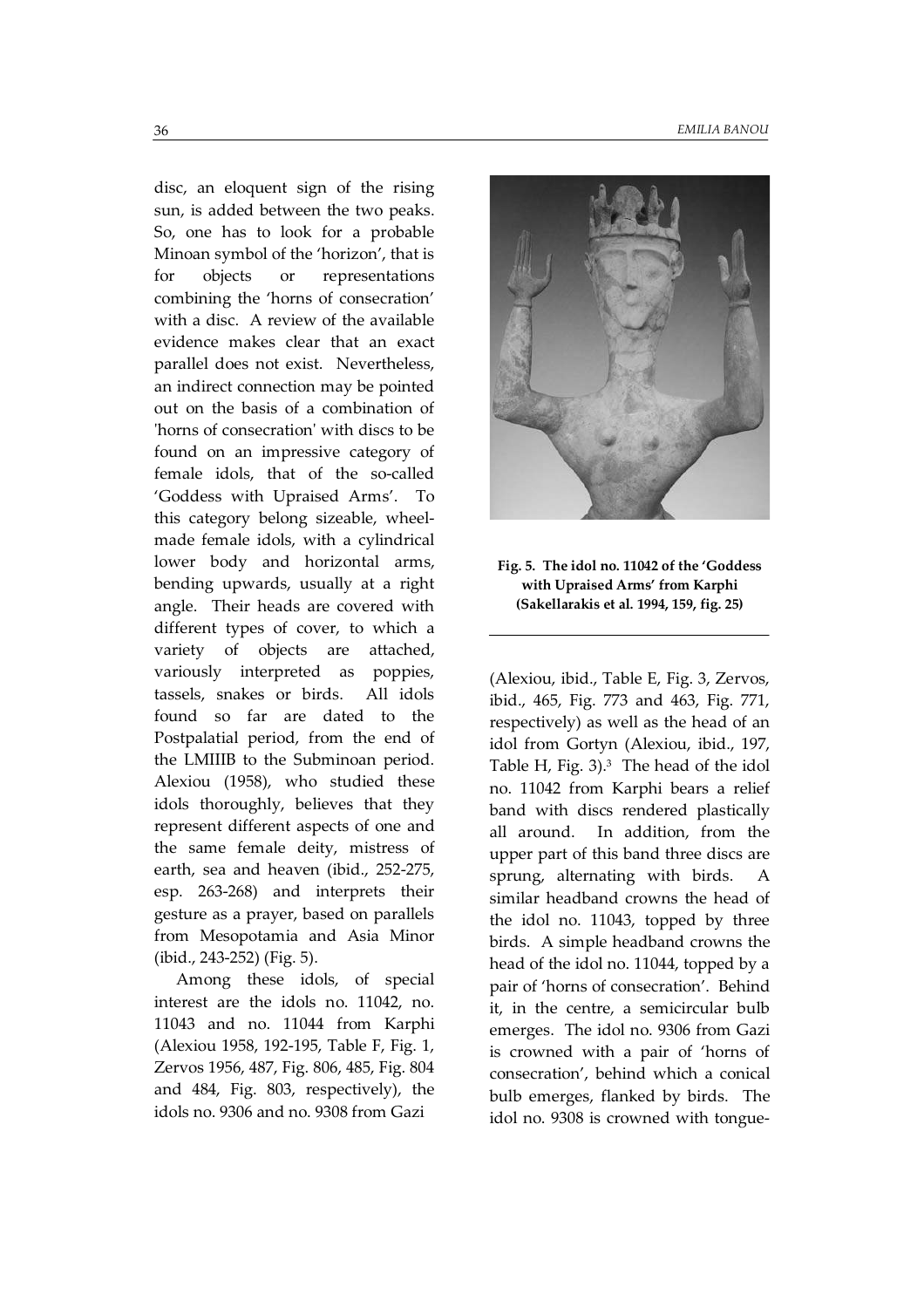like, forked ended objects alternating with discs. Finally, discs emerge from the jagged headband crowning the head of the idol from Gortyn. The headbands of the first two idols are interpreted by Alexiou as diadems and the plastic discs as metal ornaments. The conical bulb on the head of the idol no. 11044 is interpreted as a tiara, however of a unique type (ibid., 193).

As seen from the above presented evidence, the heads of the idols of the 'Goddess with Upraised Arms' are crowned with various ornaments, among others with birds, 'horns of consecration', flowers, interpreted as poppies, tongue-like objects, interpreted either as wheat stalks (in the case of the idol no. 9308 from Gazi, see Alexiou 1958, 190) or as snakes (on four idols from Gortyn, Alexiou, ibid., 185, 195-196) and discs. Among the aforementioned objects, birds and 'horns of consecration' predominate; they also are the most usual items found scattered among the idols or fragments of them in the excavations (Alexiou, ibid., 185, 195-196), which indicates a more frequent use of them as crowns than this ascertained by the examples preserved.<sup>4</sup> As far as the discs proper are concerned, the relevant opinions considering them as heliacal or astral symbols are summarized by Alexiou (1958, 193, footnote 54), who himself does not exclude the possibility of them being so.<sup>5</sup> Finally, it is the alternating or complementary presence of the aforementioned objects as crowns of the idols that gave rise to the interpretation of the idols themselves

as representations of the different aspects of one and the same female deity (see above).

On the basis of the aforementioned evidence from Karphi and Gazi, it may reasonably be assumed, that *the common place, the combination as well as the alternating arrangement of birds, horns of consecration and discs on the idols of the 'Goddess with Upraised Arms' indicate that they may symbolically complement each other* (see also Alexiou 1958, 263). Thus, on the idol no. 11042 from Karphi birds alternate with discs, whereas on the idol no. 11044 from Karphi behind the 'horns of consecration' a semicircular bulb emerges. This bulb, doubtfully interpreted as a tiara, if seen from the main, front side of the idol, gives the impression of a disc rising between the 'horns of consecration'. This arrangement cannot be easily rejected as fortuitous, because the careful, symmetrical arrangement of the symbols is a primary characteristic of all idols of this category. In addition, on the idol no. 9306, birds, 'horns of consecration' and a conical bulb coexist. As far as the last two idols mentioned above especially are concerned, Moss points to the iconographic similarity of their headdress with symbols crowning various aspects of the Egyptian goddess Hathor and ascribes an analogous nature to the Minoan deities represented by these idols, namely that of the guardian of the Sun and of the assurer of its renewal, without further discussing the possible existence in the Minoan pantheon of a Sun god though (2005,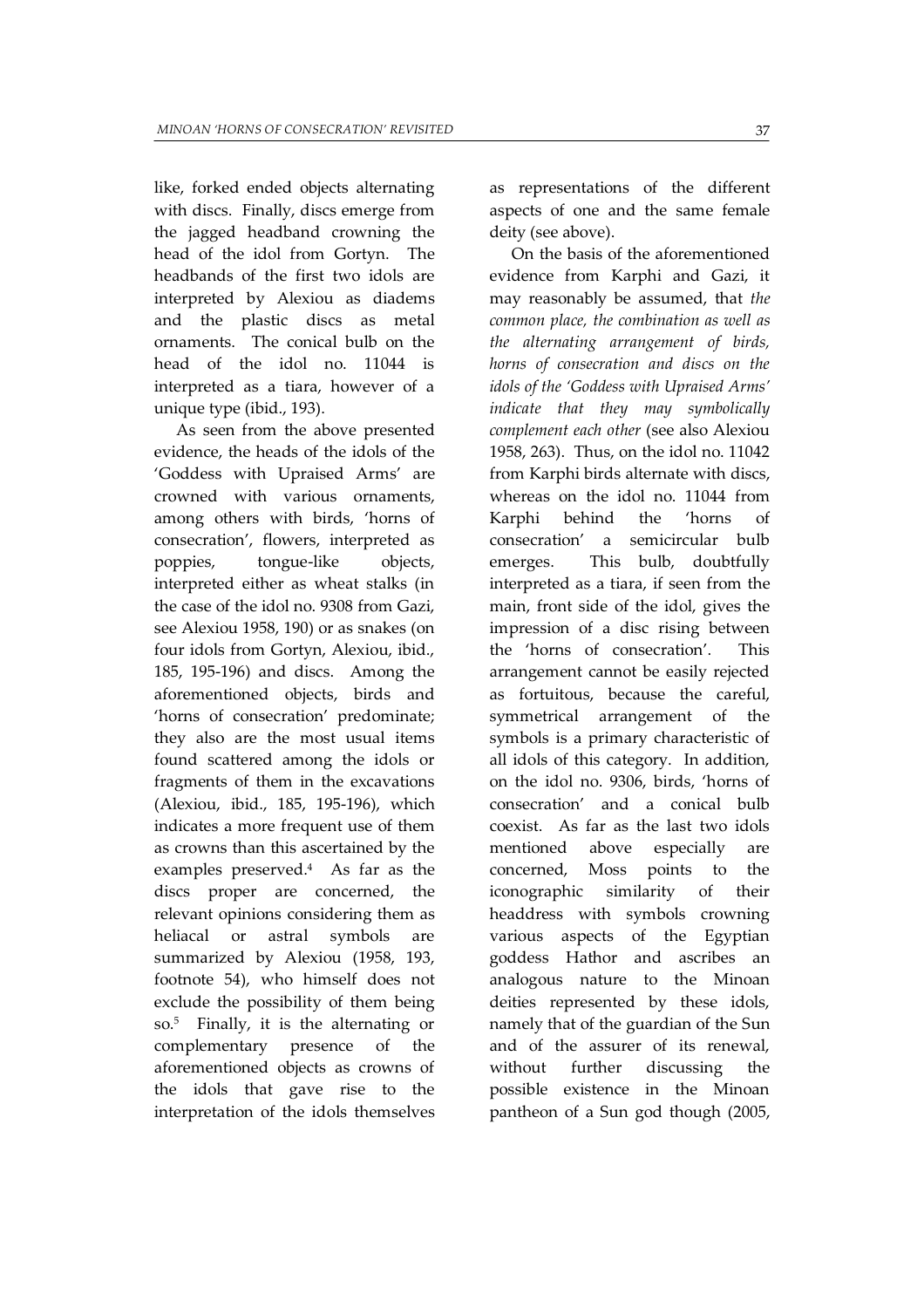12-14 and 160). The following remarks may be made to elaborate upon this: The Egyptian religion offers two good parallels of important female deities closely related to the Sun: The goddess Nut, who is depicted as a cow with the sun-god Rhe on her back, that is as the celestial deity who gives birth to the sun and the other stars; and the goddess Hathor, who is depicted as a cow, often bearing the sun disc between its horns (Hastings 1912, 249, Wilkinson 1994, 58-59, 2003, 140-141) (Fig. 6) and closely related to the sun god Rhe whom she accompanied on his daily journey (Wilkinson 2003, 140). Hathor, however, was usually represented in anthropomorphic form and beyond her role as a goddess related to the sun, she was also associated with motherhood and the afterlife; simultaneously, she was considered as the goddess of joy and happiness as well as the goddess of foreign lands, that is she represented many different aspects of world and life, a fact which made her one of the greatest and most popular deities throughout Egyptian history (Wilkinson 2003, 139-144). This is another point of possible connection with the 'Goddess with Upraised Arms', whose properties may have varied too (Moss 2005).<sup>6</sup> Moreover, the gesture of the 'Goddess with Upraised Arms' can be considered as invocative of another, probably superior deity, according to Babylonian or Egyptian examples; in the case of Egypt indeed, this gesture may be directed to the sun (Alexiou 1969, 240 and 241-242, respectively).



**(Aravantinos 2003, 223, no. 202) crowned with a fantastic creature of consecration' with a disc between them, cemetery of Tanagra, composed by 'horns Fig. 6. One of the models found at the** 

To sum up, in the case of the last two idols of the 'Goddess with Upraised Arms' presented above, the arrangement of the specific symbols is strongly reminiscent of that of the Egyptian symbol of the 'horizon', in particular of the iconography of Egyptian female deities related to the sun; and generally, the coexistence or the complementary appearance of 'horns of consecration' and discs on the idols of the 'Goddess with Upraised Arms' makes their close symbolic relation very probable. Therefore, the possibility of the existence of a Minoan sun deity, iconic or abstract, cannot be excluded.

Again, a hint for a similar relation of a female deity with 'horns of consecration, beyond Minoan Crete and Egypt, is offered by a Babylonian seal cylinder found at Enkomi, Cyprus. On this, a female deity crowned with horns is depicted, in a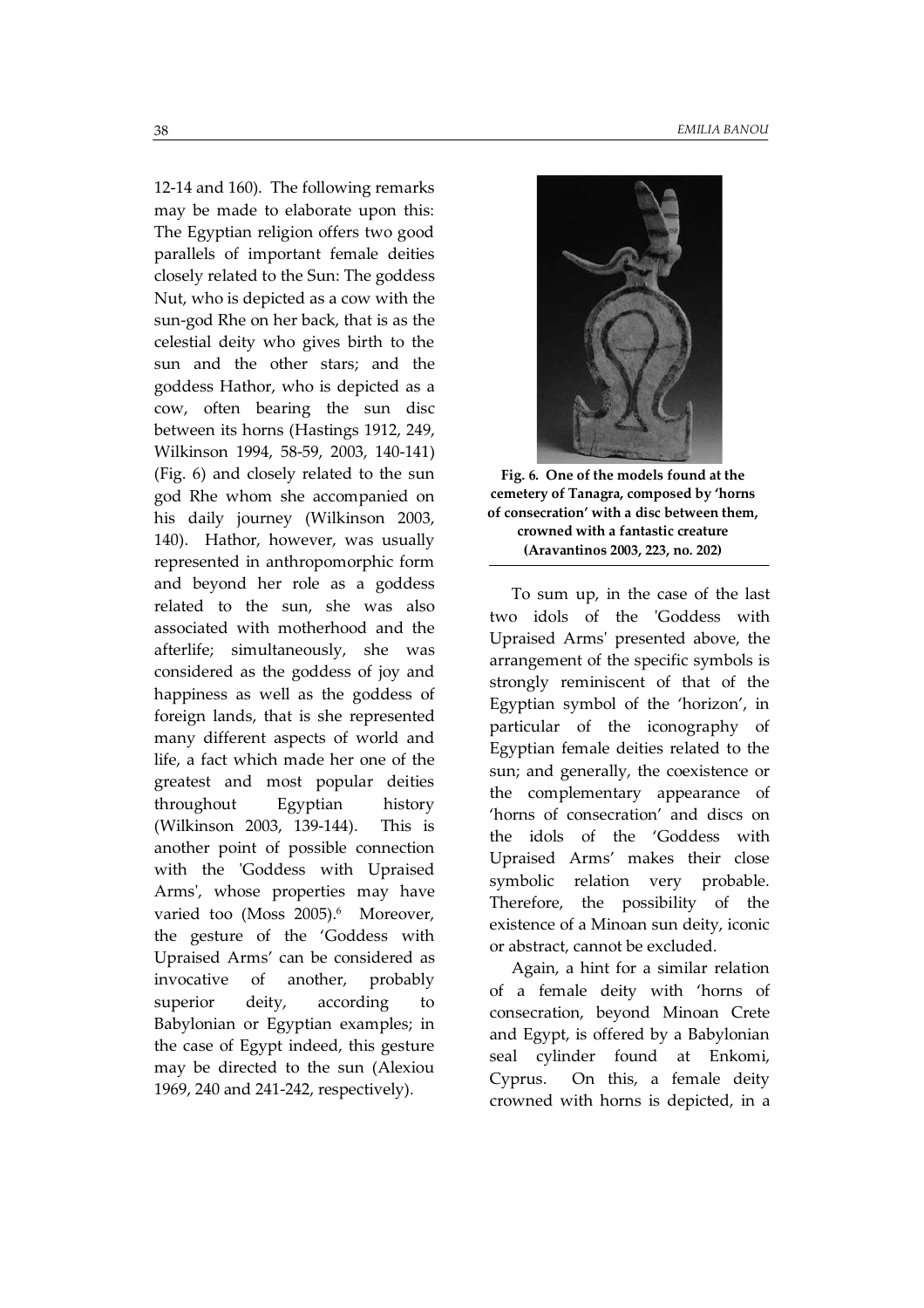stance very similar to that of the Minoan "Goddess with Upraised Arms' (Alexiou 1958, 240). This find suggests another possible route along which symbols with a probable similar meaning were circulated in Eastern Mediterranean as far back as the first half of the 2nd millennium B.C

#### *A Mycenaean parallel*

That the Aegean world may have adapted - or created under Egyptian influence – the symbol of the 'horizon', is further supported by a category of finds from the Mycenaean cemetery of Tanagra, dating in the LHIIIA-B period. There, in some graves and in close association with the larnakes used for burials, clay models of 'horns of consecration', with an oversized clay disc between them, were found (Fig. 7). The disc itself was in some cases crowned with a bovine-headed, snake-tailed, winged fantastic creature (Spyropoulos 1969, 9-10, 13, Aravantinos 2003, 223). According to the excavator (Spyropoulos, ibid.), these models might have crowned the corners of some larnakes.

Their similarity with the Egyptian symbol of the 'horizon' is obvious. Moreover, it is worth noting that in Egyptian religion all three animals, from which the fantastic creature on the disc is composed, are closely related to the sun; also, the possible place of the models on top of the larnakes as well as their use in a funeral context strongly remind of Egyptian beliefs and practices associated with the sun disc and the dead (Wilkinson 1992, 153), especially during the reign of Akhenaten (Aldred 1987, 165-166), when the relations of Mycenaean Greece and Egypt were at closest.



**(Wilkinson 2003, 141) sun disc among her horns Fig. 7. Hathor, depicted as a cow, with the** 

#### **DISCUSSION**

The working hypothesis presented above, has the following implications relating to the character of Minoan religion.

a) If the Minoan 'horns of consecration' had a meaning analogous to that of the Egyptian symbols of the 'mountain' and the 'horizon, then the worship of the Sun would be a strong possibility for Minoan religion.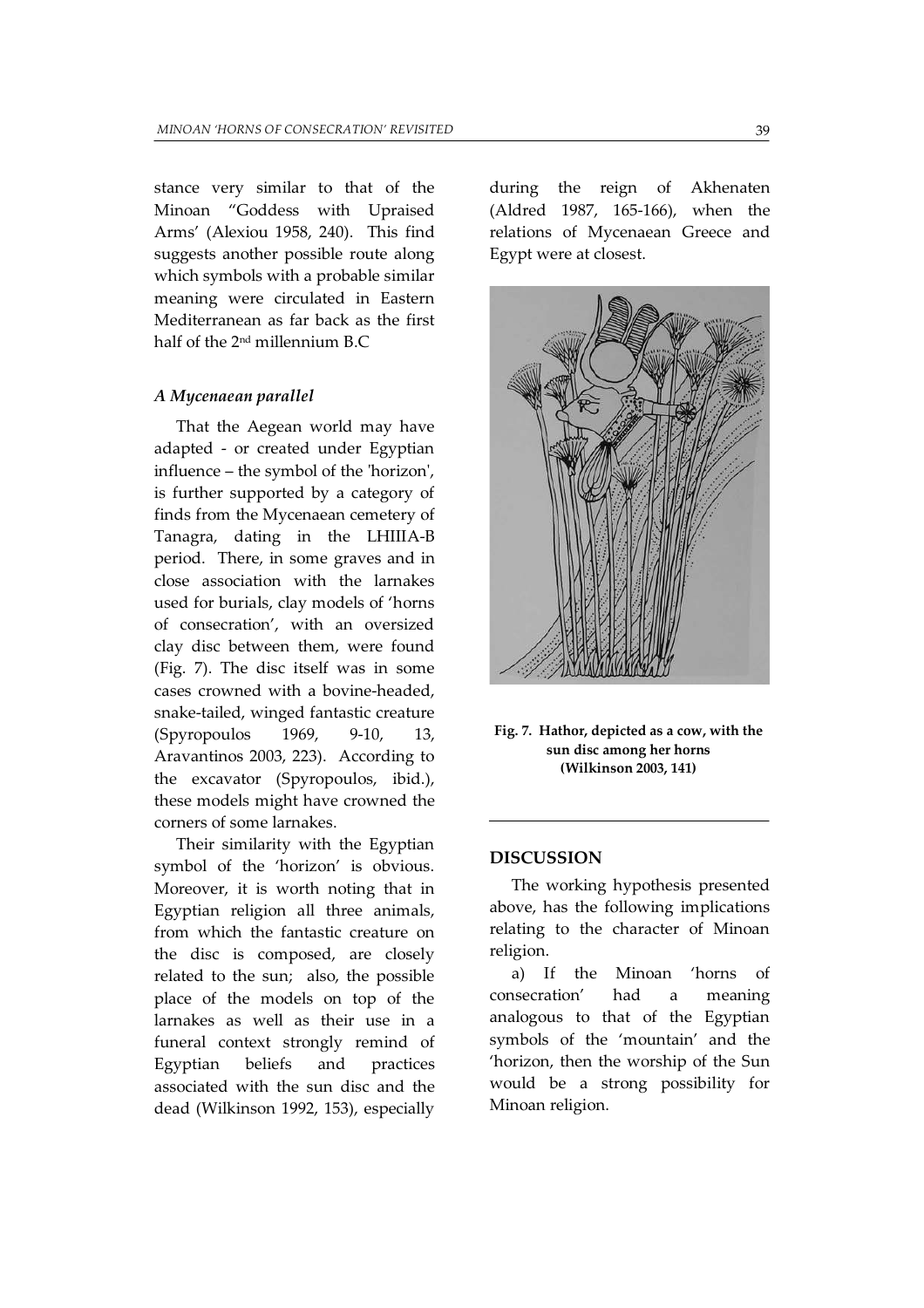This is true for the civilizations of Eastern Mediterranean (Egypt, Near East) with which Crete maintained contact during the  $2<sup>nd</sup>$  millennium B.C. It is really difficult to accept how Crete would have remained uninfluenced by cosmic/religious beliefs of primary importance, circulating in its cultural environment (Goodison 2001, 77-78, 2004, 347) or why it would not have developed similar ideas concerning celestial bodies like the sun, whose primary role in the regulation of human activities is generally accepted (Mac Gillivray 2004, 330- 331).

Moreover, the model of Petsophas as well as the presence of 'horns of consecration' on the top of buildings not only point to their function as symbols of mountain peaks from which astronomical observations were originally made, but also to their practical use for the measurement of time and the calendar derived by such observations (the same would be true for oversized examples like that found near the southern entrance of the palace at Knossos), which might have been made in places other than peak sanctuaries too (Blomberg and Henriksson 2000, 2005, Goodison 2001, 83-87, MacGillivray 2004, 331).

b) Given that the 'horns of consecration' are very often represented in a variety of scenes of religious character, the sun worship would be the most important element of Minoan religion, one that would comprise all aspects of Minoan cult, at least in palatial times.

In reverse, if the sun worship was the main element of Minoan religion, one would expect the 'horns of

consecration' to be a religious symbol of primary and catholic importance. Indeed, in several cases the 'horns of consecration' seem to have accompanied almost all religious activities of the Minoans, and, thus, to have had a role exceeding that of the horns of the sacrificial animal of the bull. From the large number of the examples available to support this view, the one considered here refers to a seal impression from Malia showing a pair of 'horns of consecration' floating over an altar, with a sacrificed bull on it (Müller and Pini, 1999, 203, Nr. 173): If one considers the 'horns of consecration' as a symbolic representation of the horns of the sacrificed animal, then their presence over the altar is superfluous and inexplicable. But if one considers the 'horns of consecration' as a symbol with a wider, abstract meaning, denoting the religious framework into which the specific ritual is placed, then their presence over the altar becomes meaningful. In addition, the fact that the 'horns of consecration' are depicted floating in the sky may be a further indication of their celestial meaning.<sup>7</sup>

Furthermore, the function of the 'horns of consecration' as a symbol of catholic importance is shown by the variety of their correlations with other objects having a religious meaning. The following examples constitute a very slight though indicative selection of the Minoan - Mycenaean representations available: a) A wellknown seal stone from Routsi showing a pair of 'horns of consecration' placed on a construction,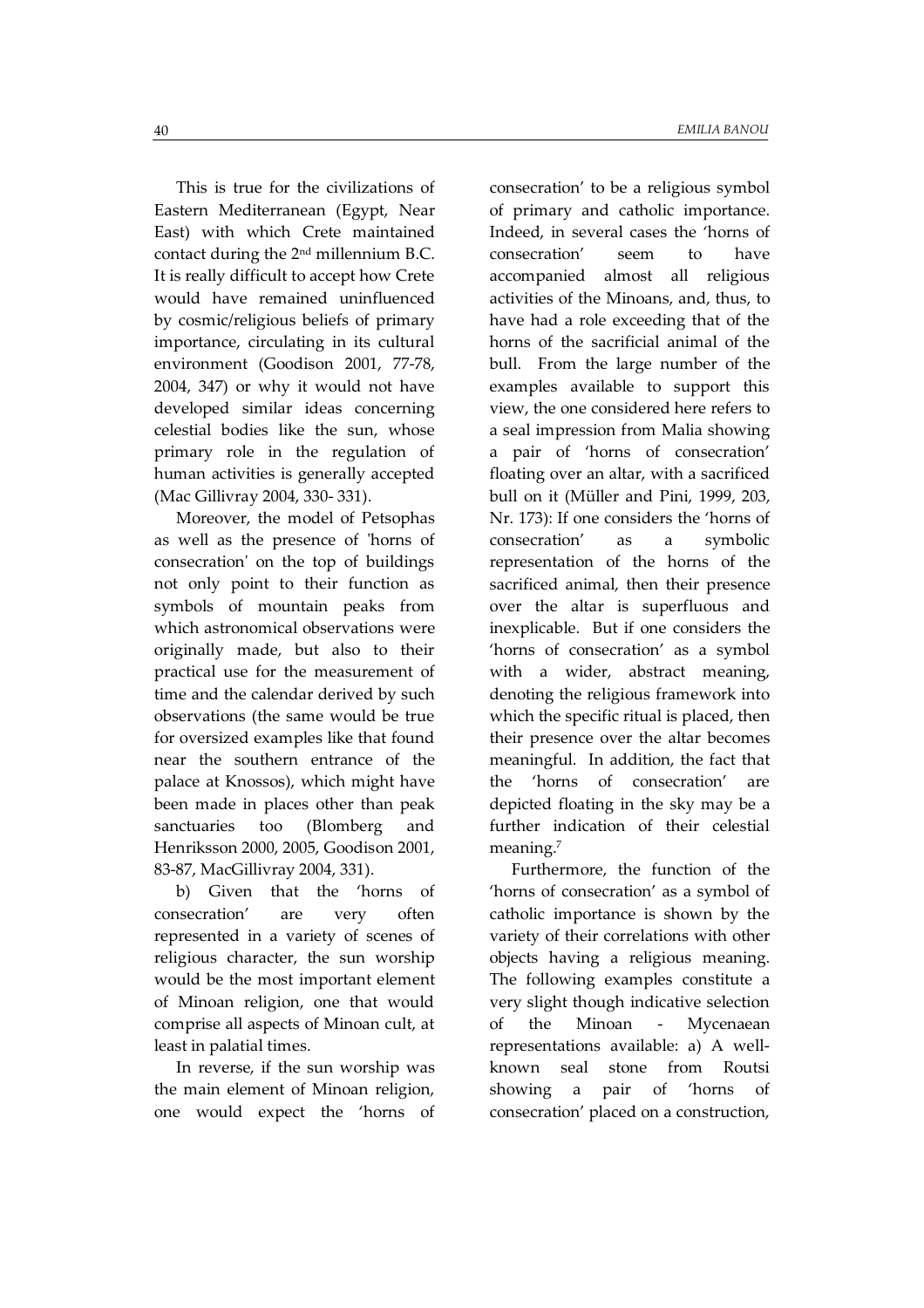probably an altar, with lilies between them and a female figure approaching to smell the flowers (Sakellariou 1964, 315, Nr. 279); a seal stone from Mycenae with a palm tree between horns of consecration (ibid., 104, Nr. 88); a seal stone from Thebes with a schematic representation of 'horns of consecration', a palm tree and a bucranium between them and lions and birds over them (Pini 1993, 348, Nr. 353); a seal stone from Vaphio with branches between 'horns of consecration' (ibid., 264, Nr. 231); a clay conical rhyton from Knossos with a similar representation (Dimopoulou-Rethemiotaki 2006, 181); a seal stone from the Metaxas Collection with leafbearing "horns of consecration' and a kantharos between them (Sakellarakis and Kenna 1969, 231, Nr. 201, Diamant and Rutter 1969, 173-175); a clay model of a pair of 'horns of consecration' from Knossos, with a hole on the base, probably for fixing a double axe (Dimopoulou-Rethemiotaki 2006, 116); a clay pyxis from Katsambas with a double axe depicted between 'horns of consecration' (Marinatos 1993, 139, Fig. 109); and a seal stone from Chania with a pair of 'horns of consecration' flanked by the horns of a bucranium and with a double axe on top of them (Pini 1992, 142, Nr. 141).

c) To elaborate upon MacGillivray' suggestion for the practical use of 'horns of consecration' as a device for the standardization of the points of appearance of the solstices and the equinoxes (2004, 331), the 'horns of consecration' could be further considered as a device as well as a

symbol of the sun disc' s motion along the horizon. This motion could be assimilated to a pendulum's oscillation, with a period of about 365 days (a year) and an angle of  $30^{\circ}$ around the place of equilibrium (due east). The sharp edges of a pair of 'horns of consecration' could indicate the exact extreme points of the horizon, where the sun disc appears to stand still (solstices), while the curve between them the sun transit along the skyline (horizon). Roughly halfway, corresponding to the centre of the base of a pair of 'horns of consecration', are the places of the equinoxes. Such a device, aligned east-west, could be used to follow approximately the solar calendar, like the *polos* or *gnomon* used in historical times.

### **CONCLUSIONS**

In this article the possibility of sun worship in Palatial and Postpalatial Crete was proposed, based on the interpretation of the 'horns of consecration' as a symbol of the Sun. Apart from comparisons with Egypt, this interpretation is based on the clay model of 'horns of consecration' from Petsophas, on some of the symbols on the head of the idols of the 'Goddess with Upraised Arms" and on various representations, all of which support the abstract and catholic character of the 'horns of consecration' against a restricted interpretation of them as the horns of the sacrificial bull, an interpretation that seems to have decelerated rather than promoted research on the matter in the last decades.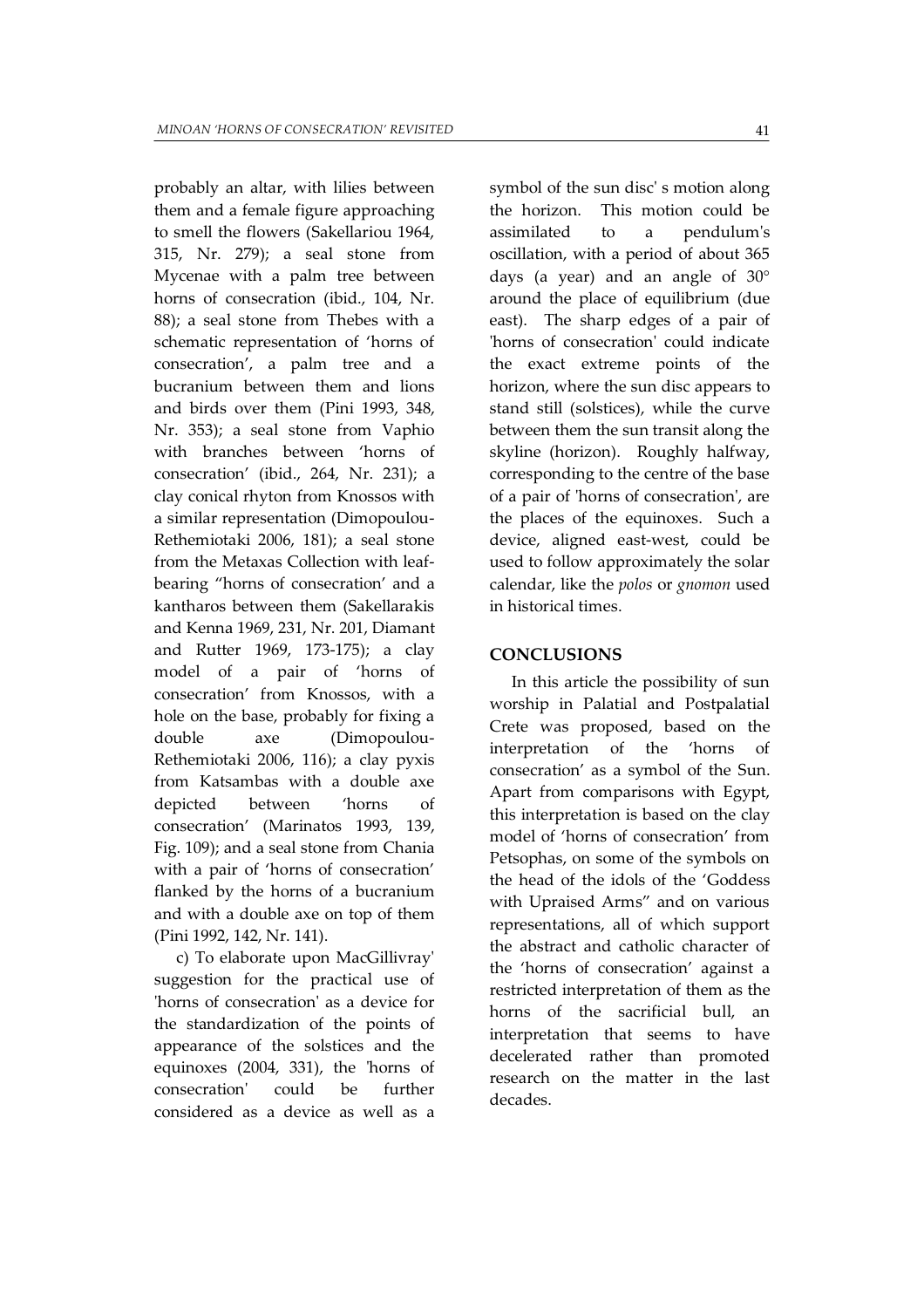Of course, the interpretation of the 'horns of consecration' as a solar device and symbol must be tested against further evidence. For example, it is known that spring begins on the sun passage by the vernal equinox (about 21 March), when the sun disc would appear at the centre of a device in the form of a pair of 'horns of consecration', as described above; in this respect, the frequent appearance of flowers or branches between 'horns of consecration' in Minoan iconography as symbols of the renewal of nature in spring, may be indicative of the broader meaning and the practical use of 'horns of

consecration' as proposed above. Also, the possibility of the existence of other sun symbols in Minoan religion – such as the bull, for example, whose interpretation as a sun symbol is often implied though never explicitly suggested (Azara 2003) - their connotations and correlations need systematic investigation.

This goal goes far beyond the scope of the present paper. The civilizations of Egypt and the Near East offer rich material for comparisons, which may promote our understanding of Minoan (and Mycenaean) religion, in the light of working hypotheses like the one stated in this article.

# **REFERENCES**

Aldred, C. (1987) *The Egyptians*, Thames and Hudson, London.

- Alexiou, S. (1958) *The Minoan Goddess with Upraised Arms*. *CretChron* 12, 179-299 (In Greek).
- Aravantinos, V. (2003) A Figurine of a Winged Creature on a Base in the Form of Horns of Consecration. In *The Bull in the Mediterranean World. Myths and Cults.* [Catalogue of Exhibition], Ministry of Culture, Athens, 223 (In Greek).
- Azara, P. (2003) The Golden Calf: The Bull in the Collective Imagination of Ancient Mediterranean. In *The Bull in the Mediterranean World. Myths and Cults*. [Catalogue of Exhibition], Ministry of Culture, Athens, 24- 55 (In Greek).
- D' Agata, A. L. (1992) Late Minoan Crete and Horns of Consecration: A Symbol in Action. In R. Laffineur and J. L. Crowley (eds), *EIKΩN. Aegean Bronze Age Iconography: Shaping a Methodology*. *Proceedings of the 4th International Aegean Conference, University of Tasmania, Hobart, Australia 6-9 April* [Aegaeum 8], Liège, 247-256.
- Blomberg, M. and Henriksson G. (2000) Further Evidence for the Minoan Origins of the Greek Calendars. In *Proceedings of the 8th International Cretological Congress*, vol. I, Herakleion, 109-128.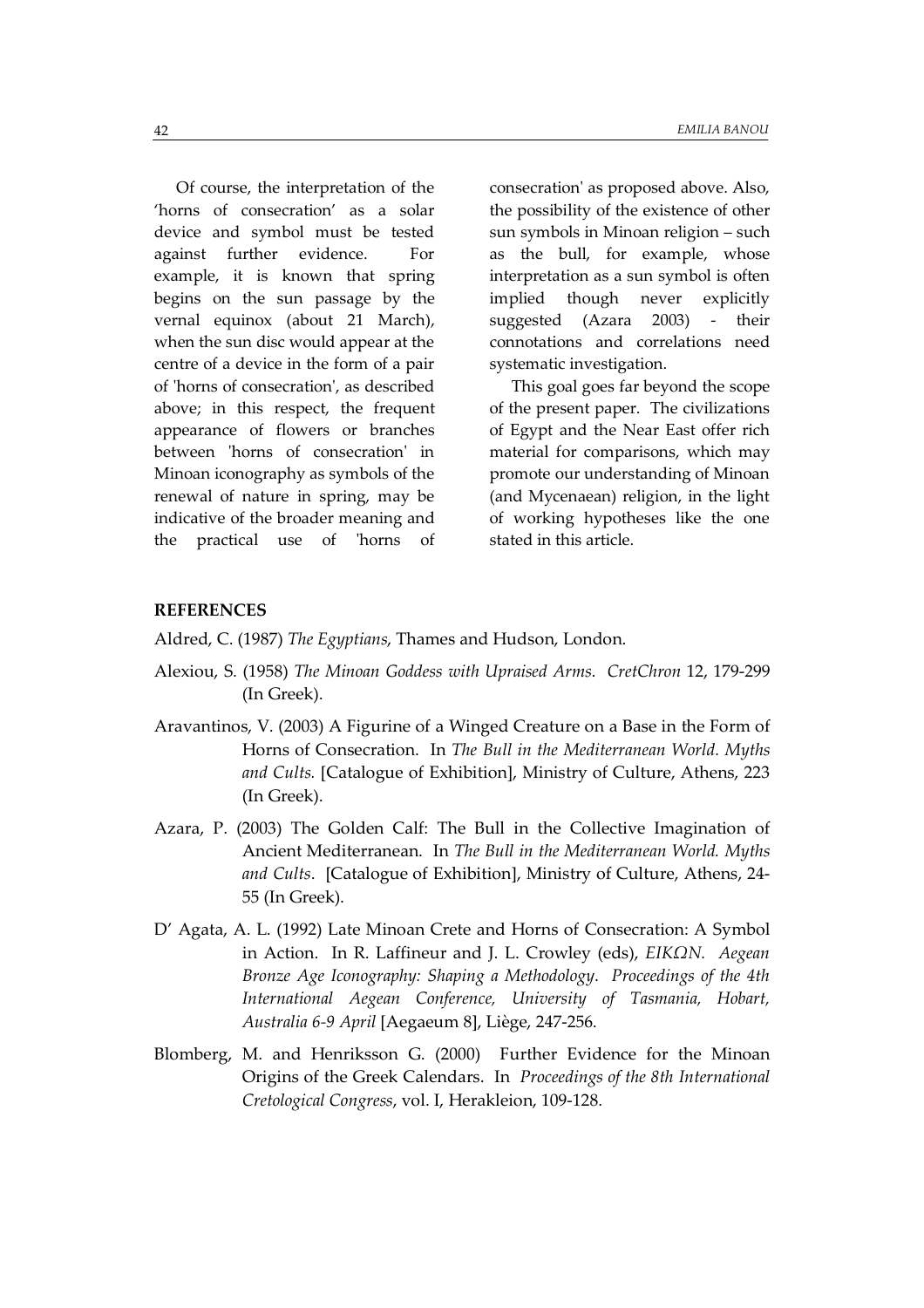- Blomberg, M. and Henriksson G. (2005) Orientation of the LBA Villa Complex at Vathypetro in Crete, *MAA* 5 (1), 51-61.
- Charron, A. (2003) Bulls and Cows in Ancient Egypt. In *The Bull in the Mediterranean World. Myths and Cults*. [Catalogue of Exhibition], Ministry of Culture, Athens, 64-73 (In Greek).
- Chatzisavvas, S. (2003) The Bull in Ancient Cyprus. In *The Bull in the Mediterranean World. Myths and Cults*. [Catalogue of Exhibition], Ministry of Culture, Athens, 116-121 (In Greek).
- Davaras, C. (1972) Antiquities and Monumnents of Eastern Crete. *AA (Arch. Deltion)*, vol. 27, 645-654 (In Greek).
- Davaras, C. (2003) *Führer zu den Altertümern Kretas*, Eptalofos, Athen.
- Diamant, S. and Rutter, J. (1969) Horned Objects in Anatolia and the Near East and Possible Connections with the Minoan "Horns of Consecration". *AnatSt* XIX, 147-177.
- Dimopoulou-Rethemiotaki, N. (2006) *The Archaeological Museum of Herakleion*, J. H. Latsis Foundation, Athens.
- Evans, A. J. (1901) Mycenaean Tree and Pillar Cult and its Mediterranean Relations, *JHS* 21, 99-204.
- Evans, A. (1921) *The Palace of Minos at Knossos*, Vol. I, Macmillan and Co., London.
- Gärte, W. (1922) Die Bedeutung der kretisch-minoischen Horns of Consecration, *ArchRW* 21, 72-98.
- Giannouli, E. (2000) Minoan Horns of Consecration. In *Proceedings of the 8th International Cretological Congress* , vol. I, Herakleion, 235-268 (In Greek).
- Gesell, G. C. (1976) The Minoan Snake Tube: A Survey and Catalogue. *AJA* 80, 247-259.
- Gesell, G. C. (1985) *Town, Palace, and House Cult in Minoan Crete* [Studies in Mediterranean Archaeology LXVII], P. ÅströmFörlag, Göteborg.
- Goodison, L. (1989) *Death, Women and the Sun: Symbolism of Regeneration in Early Aegean Religion*, University of London, London.
- Goodison, L. (2001) From Tholos Tomb to Throne Room: Perceptions of the Sun in Minoan Ritual. In R. Laffineur and R. Hägg (eds) *POTNIA. Deities and Religion in the Aegean Bronze Age. Proceedings of the 8th International Aegean Conference, Göteborg. Göteborg University, 12-15*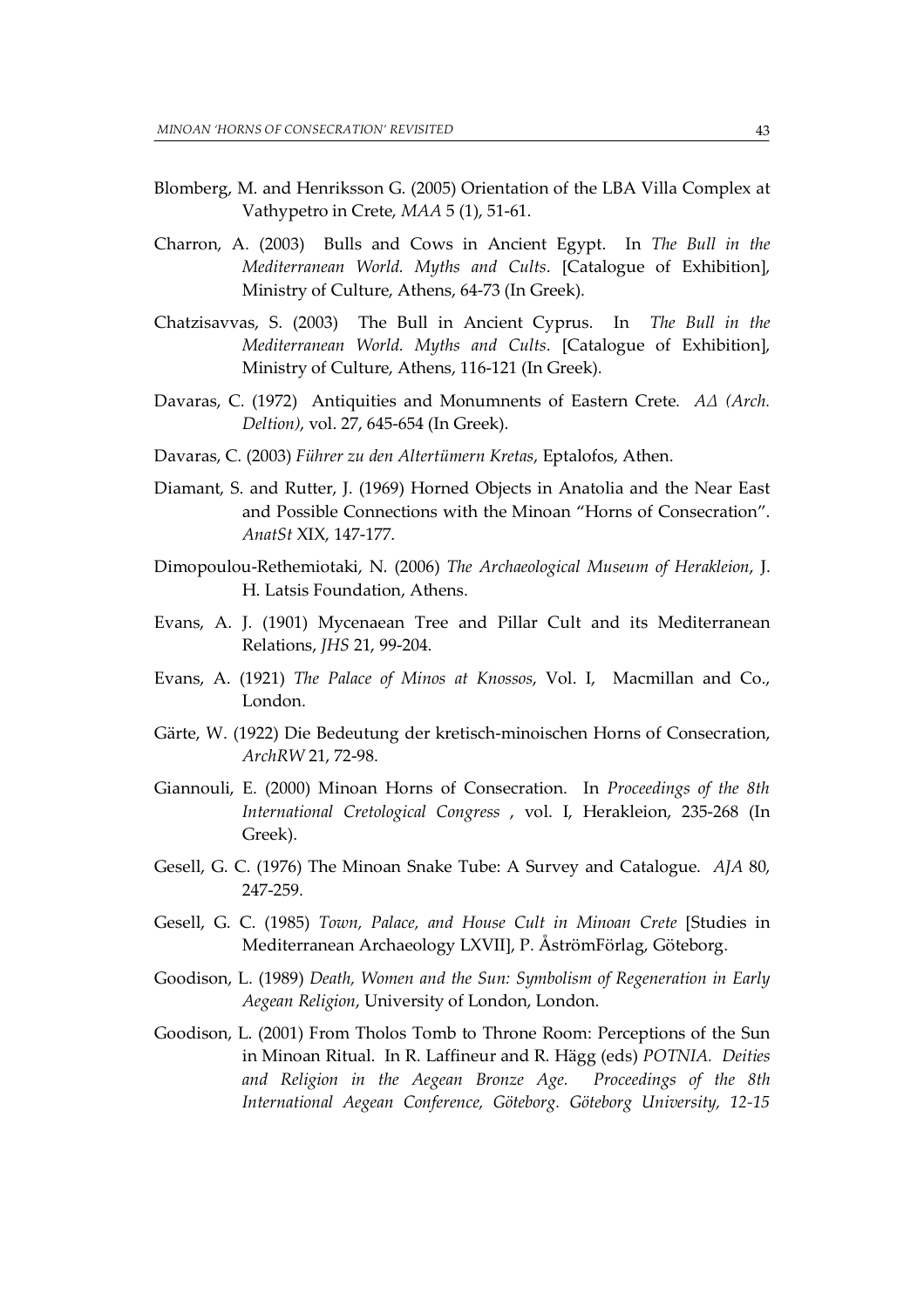*April 2000* [Aegaeum 22], Université de Liège – University of Texas at Austin, 2001.

- Goodison, L. (2004) From Tholos Tomb to Throne Room: Some Considerations of Dawn Light and Directionality in Minoan Buildings. In G. Cadogan, E. Hatzaki and A. Vassilakis (eds) *Knossos: Palace, City, State. Proceedings of the Conference in Herakleion Organized by the British School at Athens and the 23rd Ephoreia of Prehistoric and Classical Antiquities of Herakleion, in November 2000, for the Centenary of Sir Arthur Evans Excavations at Knossos* [BSA Studies, vol. 12], British School at Athens, London, 339-350.
- Goodison, L. and Morris, Chr. (1998) Beyond the Great Mother. The Sacral World of the Minoans. In L. Goodison and Chr. Morris (eds) *Ancient Goddesses. The Myths and the Evidence*, The University of Wisconsin Press, Madison, 113-132.
- Hastings, J. (1912) *Encyclopedia of Religion and Ethics*, vol. 5, T. and T. Cook, Edinburgh, 236-250.
- Hazzidakis, J. (1934) *Les villes minoennes de Tylissos* [Études Crètoises, Vol. III], Paris.
- Henriksson, G. and Blomberg, M. (1996) Evidence for Minoan Astronomical Observations from the Peak Sanctuaries on Petsophas and Traostalos. *Op Ath* XXI, 99-114.
- Henriksson, G. and Blomberg, M. (1997-1998) Petsophas and the Summer Solstice. *Op Ath* XXII-XXIII, 147-151.
- Hitchcock, L. A. (2002) Levantine Horned Altars: An Aegean Perspective on the Transformation of Socio-Religious Reproduction. In P. Mc Nutt and D. M. Gunn (eds) *"Imagining" Biblical Worlds: Spatial, Social and Historical Constructs. Essays in Honor of James W. Flanagan*, Sheffield Academic Press, Sheffield.
- Hodder, I. (1995) *Reading the Past*, Cambridge University Press, Cambridge.
- Karetsou, A. (ed.) (2000) *Crete Egypt*, Ministry of Culture, Athens (In Greek).
- Karo, G. (1904) Altkretische Kultstätten, *ArchRW* 1, 117-156.
- Karo, G. (1930) *Die Schachtgräber von Mykenai*, Verlag F. Bruckmann AG, München.
- Kiriakidis, E. (2005) Unidentified Floating Objects on Minoan Seals, *AJA* 109, 137-154.
- Levi, D. (1976) *Festos e la Civilta Minoica*, Editioni dell' Ateneo, Roma.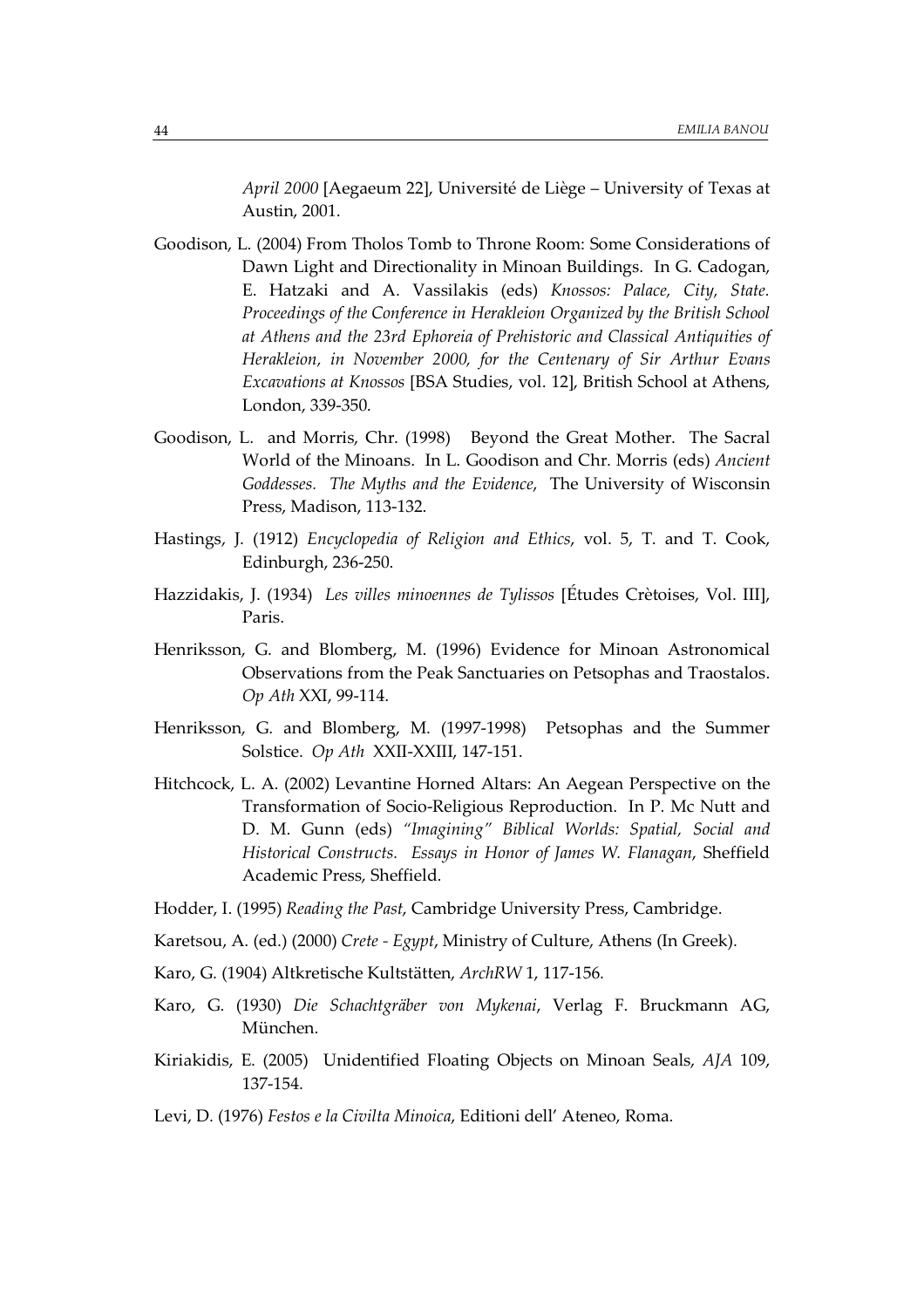MacDonald, C. F. (2005) *Knossos*, The Folio Society, London.

- MacGillivray, J. A. (2004) The Astronomical Labyrinth at Knossos. In G. Cadogan, E. Hatzaki and A. Vassilakis (eds) *Knossos: Palace, City, State. Proceedings of the Conference in Herakleion Organized by the British School at Athens and the 23rd Ephoreia of Prehistoric and Classical Antiquities of Herakleion, in November 2000, for the Centenary of Sir Arthur Evans Excavations at Knossos* [BSA Studies, vol. 12], British School at Athens, London, 329-338.
- MacGillivray, J. A., Driessen, J. M. and Sackett, L. H. (2000) *The Palaikastro Kouros. A Minoan Chryselephantine Statuette and its Aegean Bronze Age Context*, [British School at Athens Studies, vol. 6], British School at Athens, London.
- Marinatos, N. (1986) *Minoan Sacrificial Ritual. Cult Practice and Symbolism*, P. ÅströmFörlag, Stockholm.
- Marinatos, N. (1993) *Minoan Religion. Ritual, Image and Symbol*, University of South Carolina Press, Columbia.
- Moss, M. L. (2005) *The Minoan Pantheon. Towards an Understanding of its Nature and Extent* [BAR International Series 1343], John and Erica Hedges, Oxford.
- Müller, W. and Pini, I. (1999) *Iraklion Archäologisches Museum. Die Siegelabdrücke von Aj. Triada und anderen Zentral- und Ostkretischen Fundorten* [CMS II6], Verlag Cebr. Mann, Berlin.
- Papapostolou, I. A. (1977), *The Seal Engravers of Chania*, Library of the Archaeological Society in Athens, Athens (In Greek).
- Pini, I. (1975) *Kleinere Griechische Sammlungen* [CMS V1], Verlag Gebr. Mann, Berlin.
- Pini, I. (1992) *Kleinere Griechische Sammlungen. Ägina Corinth* [CMS V1 Suplementum A], Verlag Gebr. Mann, Berlin.
- Pini, I. (1993) *Kleinere Griechische Sammlungen.* [CMS V1 Suplementum B], Verlag Gebr. Mann, Berlin.
- Poursat, J. C. (1966) Un sanctuaire du Minoen Moyen II à Malia. *BCH* 90, 514-551.
- Powell, B. B (1977) The Significance of the So-Called 'Horns of Consecration'. *Kadmos*, 16, 70-82.
- Preziosi, D. and Hitchcock, L. A (1999) *Aegean Art and Architecture*, Oxford University Press, Oxford.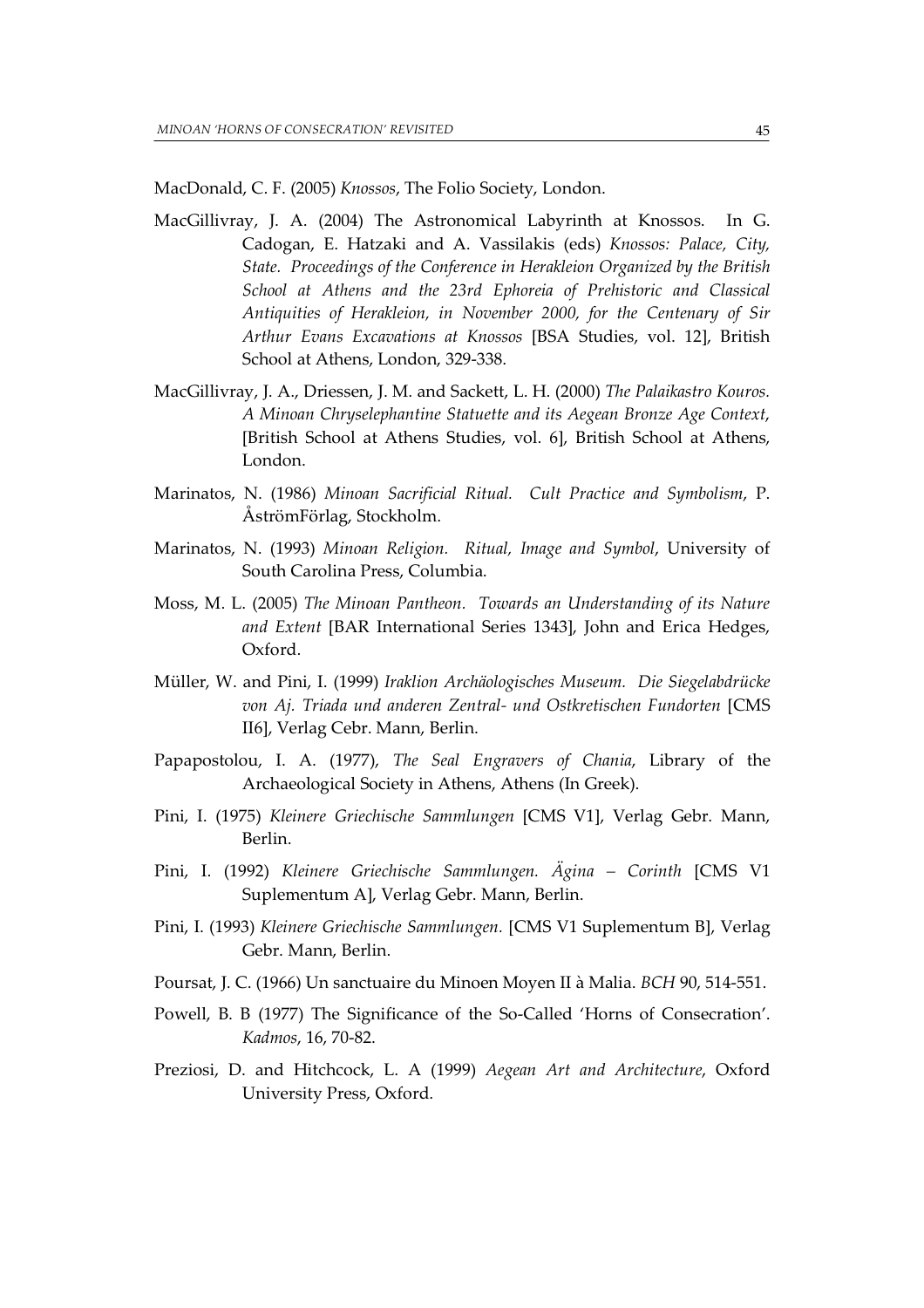- Redford, D. B. (2001), T*he Oxford Encyclopedia of Ancient Egypt*, vo. III, Oxford University Press, New York.
- Rutkowski, B. (1986) *The Cult Places of the Aegean*, Yale University Press, New Haven and London.
- Rutkowski, B. (1991) *Petsofas. A Cretan Peak Sanctuary*, Art and Archaeology, Warsaw.
- Sakellarakis I. A. (1983) *The Museum of Irakleion. An Iconographical Guide*, Ekdotiki Athenon, Athens (In Greek).
- Sakellarakis, J. A. and Kenna, V. E. G. (1969) *Iraklion. Sammlung Metaxas* [CMS IV], Verlag Gebr. Mann, Berlin.
- Sakellarakis, Y., Doumas, Ch., Sapouna-Sakellaraki, E., Iakovidis, S. (1994) *The Dawn of Greek Art*, Ekdotiki Athenon, Athens (In Greek).
- Sakellarakis Y. and E. (1997) *Archanes. Minoan Crete in a New Light*, Athens, Ammos Publications.
- Sakellariou, A. (1964) *Die minoischen und mykenischen Siegel des Nationalmuseums in Athen* [CMS I], Verlag Gebr. Mann, Berlin.
- Seager, R. B. (1912), *Explorations in the Island of Mochlos*, Boston: American School of Classical Studies, New York.
- Shoep, I. (1994) Home Sweet Home: Some Comments on the So-Called House Models from the Prehellenic Aegean. *Op Ath* XX, 189-210.
- Spyropoulos, Th. G. (1969) Excavation of the Mycenaean Cemetery at Tanagra,  *(In Greek).*
- Watrous, L. V. (1998) Egypt and Crete in the Early Middle Bronze Age: A Case of Trade and Cultural Diffusion. In E. H. Cline and D. Harris-Cline (eds), *The Aegean and the Orient in the Second Millenium*. *Proceedings of the 50th Anniversary Symposium, Cincinnati 18-20 April 1997* [Aegaeum 18], Liege, 19-28.
- Wilkinson, R. H. (1992) *Reading Egyptian Art*, Thames and Hudson, London.
- Wilkinson, R.H. (2003) *The Complete Gods and Goddesses of Ancient Egypt*, Thames and Hudson, London.
- Zervos, C. (1956) *L'art de la Crète néolithique et minoenne*, Editions Cahiers d'Art, Paris.
- Zois, A. (1972) Neolithic Crete, *Bulletin of Scientific Researches of the National and Kapodistrian University of Athens*, vol. C, 422-466 (In Greek).